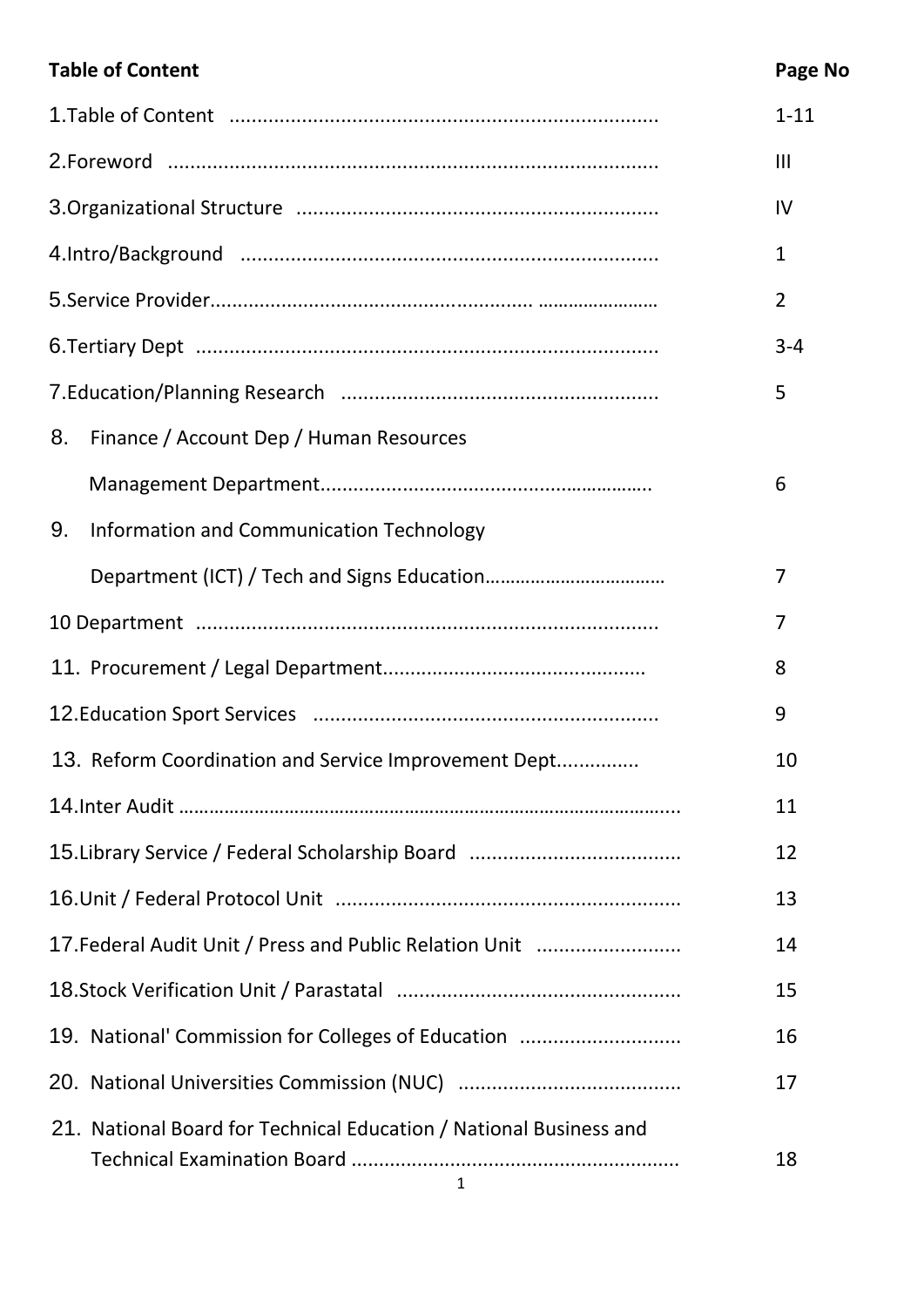# **Table of Content Content Content Content Content Content Content Content Content Content Content Content Content**

| 22. National Commission for Mass Literacy, Adult and<br>Non Formal Education / |       |
|--------------------------------------------------------------------------------|-------|
|                                                                                | 20    |
| 23. National Institute for Educational Planning and Admin                      | 21    |
| 24. National Mathematic Centre / Nigeria Fresh Language Village                | 22    |
|                                                                                | 23    |
| 26. Teachers Registration Council of Nigeria                                   |       |
| Nigeria Educational Research and Dev. Council                                  | 24    |
| 27. Universal Basic Education Commission                                       |       |
|                                                                                | 25    |
| 28. National Library of Nigeria                                                |       |
|                                                                                | 26    |
|                                                                                | 27    |
|                                                                                | 28    |
| 31. Liberian Registration Council of Nigeria                                   |       |
| Computer Professional Reg. Council of, Nigeria                                 | 29    |
| 32. Customer / Stakeholders / Complain /                                       |       |
|                                                                                | 30    |
|                                                                                | 31-32 |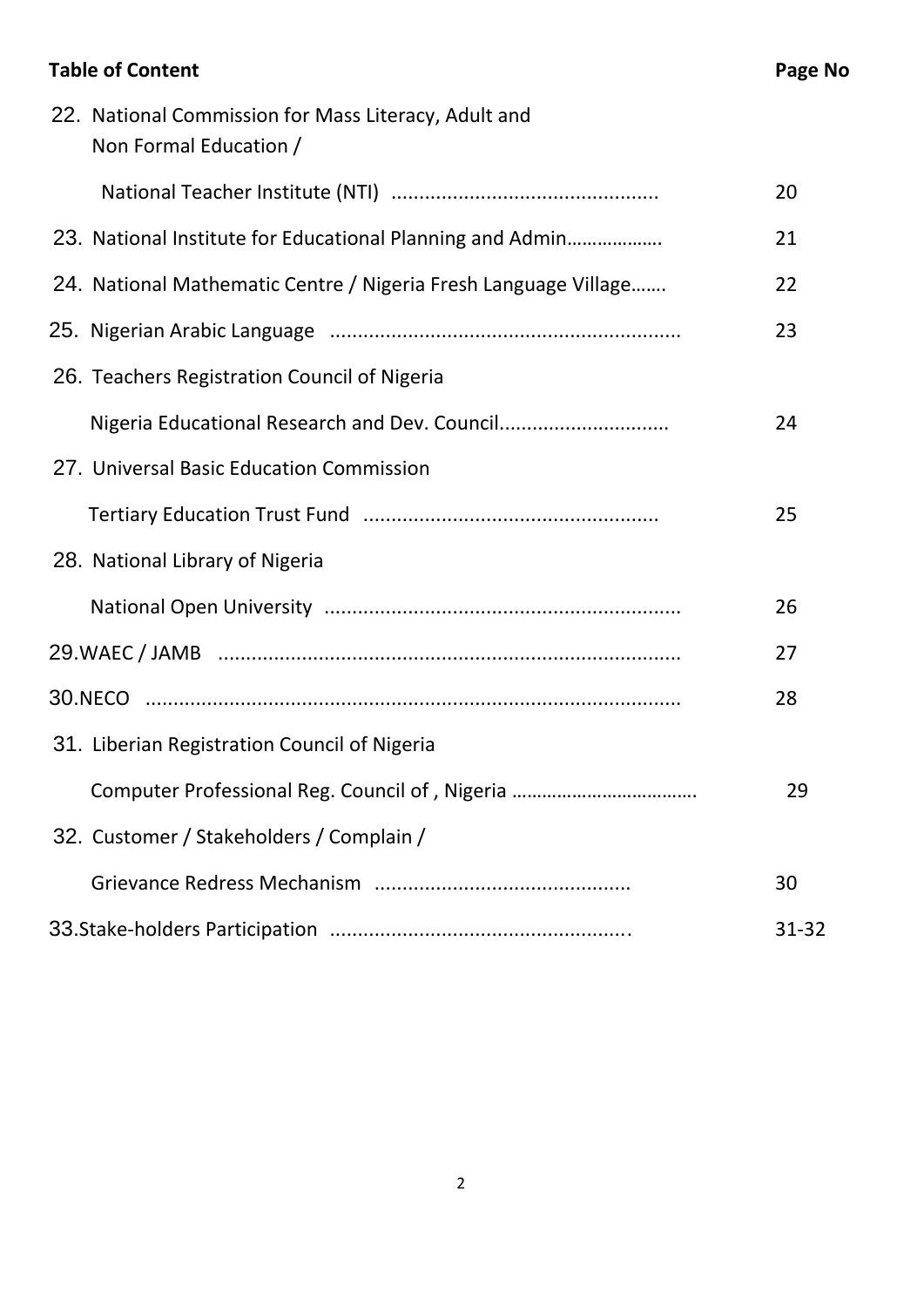#### **FEDERAL MINISTRY OF EDUCATION INTEGRATED CHARTER**

#### **FOREWORD**

This Charter is the second edition of the integrated Charter of the Federal Ministry of Education (FM E), since the Ministerial SERVICOM Unit came into being. The first edition was in 2006.

SERVICOM was established to improve Service delivery in all MDAs with Federal Ministry of Education being one of the pioneer Ministries.

This publication is an information pamphlet on FME and its Parastatals, to guide Service providers on their responsibilities and Customers/Citizens on their expectations. Through this Charter, we disseminate information on our services, service windows, our customers, grievance redress mechanism and our challenges.

This edition is updated with latest information on our Parastatals and their addresses, Departments/Units in FME HQs, the services they render as well as the frontline desks and their locations.

Customers should note that the Management of the Federal Ministry Education led by the Honourable Minister and the Permanent Secretary is committed to ensuring that necessary facilities and environment that will encourage effective Service Delivery has been put in place and will continue to improve on them. One of the top most priorities of the Management is to ensure that Service Delivery initiative of the Federal Government works in Federal Ministry of Education.

Ogukunle, Adesoji Sunday Nodal Officer *December, 2019*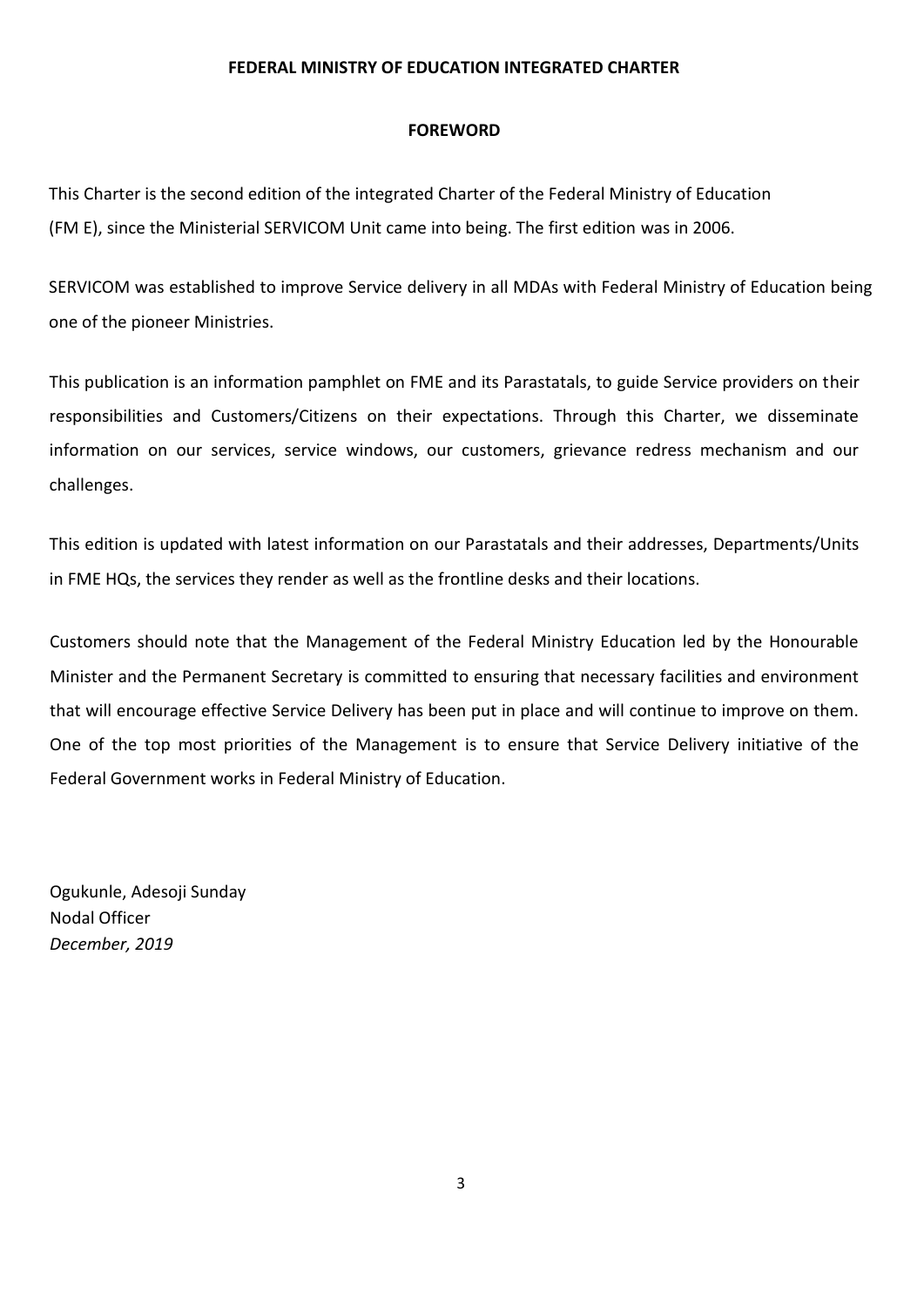#### **ORGANIZATIONAL STRUCTURE OF THE FEDERAL MINISTRY OF EDUCATION**

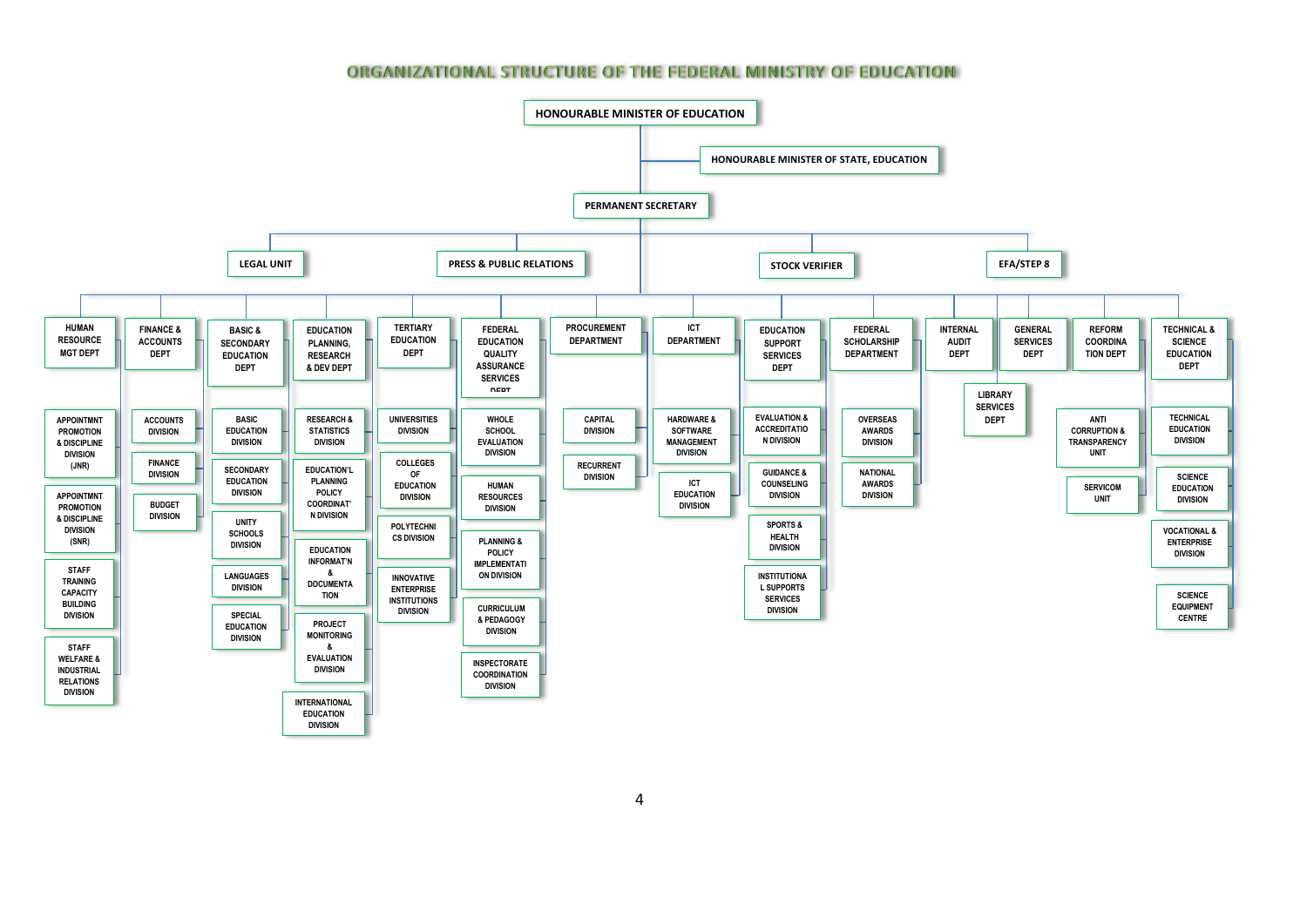#### **A. INTRODUCTION/BACKGROUND**

The Federal Ministry of Education is the organ of Government with the overall responsibility of laying down National Policies and guidelines for uniform standards, collect and collation data for the purpose of planning, financing and ensuring quality control at all levels of Education in Nigeria as enshrined in various statutory instruments, including the 199 Constitution of Federal Republic of Nigeria and the National Minimum Standards Act No 16 of 1985 as amended by Act No 9 of 1993 and in the 1999 Constitution, Chapter 2 Section 18.

### **B. VISION STATEMENT**

Become an economy model, delivering sound Education for public good.

### **C. MISSION STATEMENT**

To use Education as tool for steering development of all Nigeria citizens to their full potential in the promotion of a strong democratic, egalitarian, indivisible and in-dissolvable sovereign Nation under God.

### **D. STATEMENT OF SERVICE PROVISION**

Federal Ministry of Education provides the following services:

- 1. Formulating a National Policy on Education
- 2. Collecting and collating data for purpose of Education planning and financing
- 3. Maintaining uniform standards of Education in the country
- 4. Controlling the quality of Education in the country through the supervisory role of the Inspectorate Service Department, National University Commission, Nigeria Commission for Colleges of Education, and Nigeria Board for Technical Education within the Ministry.
- 5. Harmonizing Education policies and procedures of all the states of the Federation through the instrumentality of the National Council on Education
- 6. Effecting Co-operation and Coordination of Education matters at National and International scale
- 7. Developing Curricular and syllabi at the National level in conjunction with NERDC bodies.
- 8. The Ministry also ensures Co-operation of Education matters at National and International levels.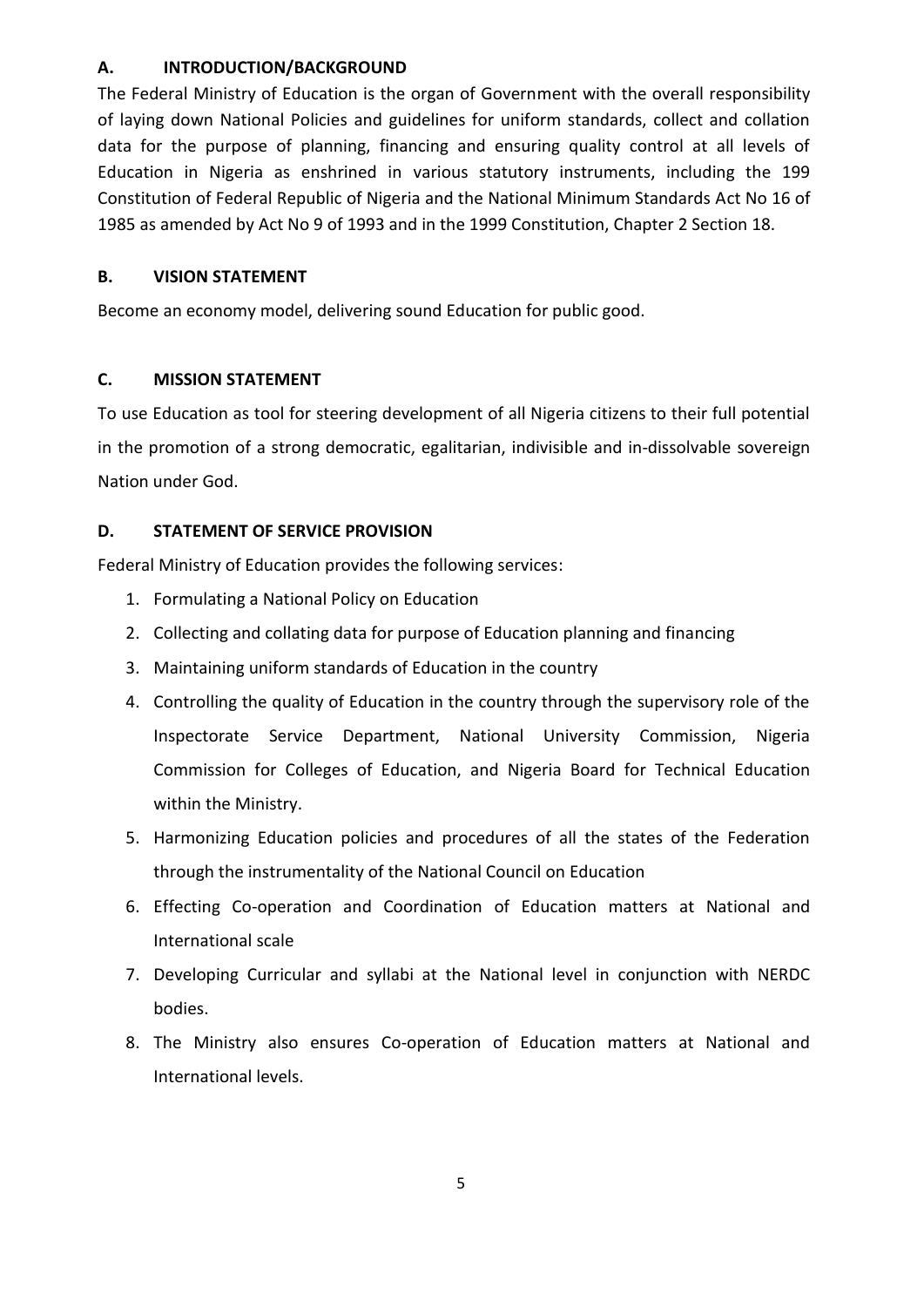9. The Ministry, in addition has the responsibility of seeing to it that Nigerians effectively participate in and benefit from the vast knowledge available globally; especially in the ongoing Information and Communication Technology (ICT) Revolution.

### **SERVICE PROVIDERS:**

The Federal Ministry of Education in the bid to decentralize our Services so as to bring them closer to our customers has the following Departments which is headed by a Director, Units headed by a Deputy Director and Parastatals where effective Service Delivery can be accessed.

### **DEPARTMENTS IN THE FEDERAL MINISTRY OF EDUCATION:**

The following Departments/Units are located in the New Federal Secretariat Phase 3. Shehu Shagari Way. P.M.B.146 Garki, Abuja. Tel.: 08175552055.

### **1. BASIC AND SECONDARY DEPARTMENT (6TH FLOOR)**

The Department of Basic and Secondary has seven Divisions which are headed by Deputy Directors. There are 21 branches in the Department. The main function of the Department is to provide enabling structures and build capacity for efficient and effective implementation, monitoring and evaluation of the National Policy on Education (NPE) on Basic and Secondary Education.

- i. Periodic monitoring and evaluation of welfare of staff and students of FUCs.
- ii. Assessment of the quality of leadership exhibited by the principals of FUCs.
- iii. Assessment of the school plant i.e. landscaping of the school, is the school environment learning friendly? Is the library well stocked? Perimeter fencing of the school compound, etc.
- iv. Promotion of multilingual education at the Basic and Secondary levels.
- v. Supervision of FUCs to serve as vehicles for National cohesion and models for states and private secondary schools.
- vi. Monitoring of the implementation of the national strategy for inclusive education to ensure equal access.
- vii. Promoting universal access, equitable and qualitative Basic and Secondary Education. Facilitating a conducive environment for staff for teaching and learning.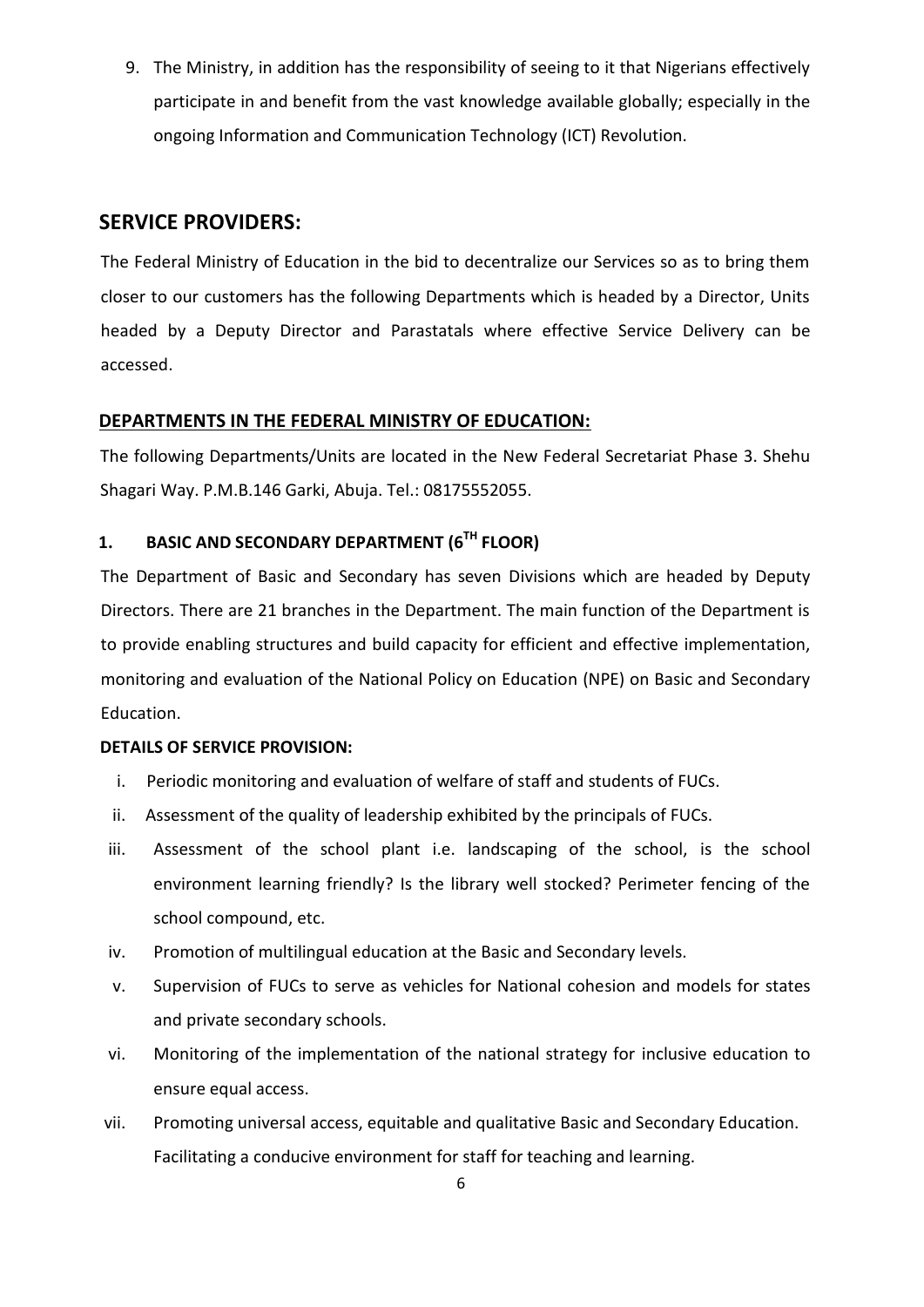- viii. Provide best practices for the teachers at the Basic and Secondary levels of education.
- ix. Monitoring and evaluation of the implementation of the National Policy on Education, UBE act and the NCE decisions.
- x. Ensuring Teacher's welfare, motivation and other school support services.
- xi. Monitoring of the implementation of the National Strategy for inclusive education to ensure equal access to education of children with special needs.
- xii. Coordinating and monitoring the provision of literacy programme and life skills for adult learners and out of school

### **2. TERTIARY DEPARTMENT** (7TH **FLOOR)**

The Department of Tertiary Education is headed by a Director, It has the statutory responsibility of the formulation, implementation and monitoring of policies on Tertiary Education for matters affecting Universities, Polytechnics and Colleges of Education in Nigeria. Authentication of Certificates, and Accreditation of local and foreign qualifications in Education.

- i. Monitoring and evaluating the implementation' of policies and programmes in Tertiary Education and institutions;
- ii. Promoting policies and programmes on science, Technology and Mathematics Education at Tertiary Education;
- iii. Organizing visitations to Tertiary Institutions, processing and production of reports and White Paper.
- iv. Identifying and placing Ministry's representatives on the Governing Councils/Boards of Tertiary Institutions/Parastatals;
- v. Collation and processing of Governing Council/Boards reports;
- vi. Evaluation and Accreditation of local and foreign qualifications in Education; Authentication of certificates obtained in Nigeria institutions;
- vii. Rendering advisory services to students intending to study abroad; Collating global information on education systems and institutions;
- viii. Promoting policies and programmes towards industrial harmony and relations in Tertiary Institutions;
- ix. Provision of advisory and appellate services to States and private institutions. Annual Global Teachers Day Ceremony, Integration of Teachers.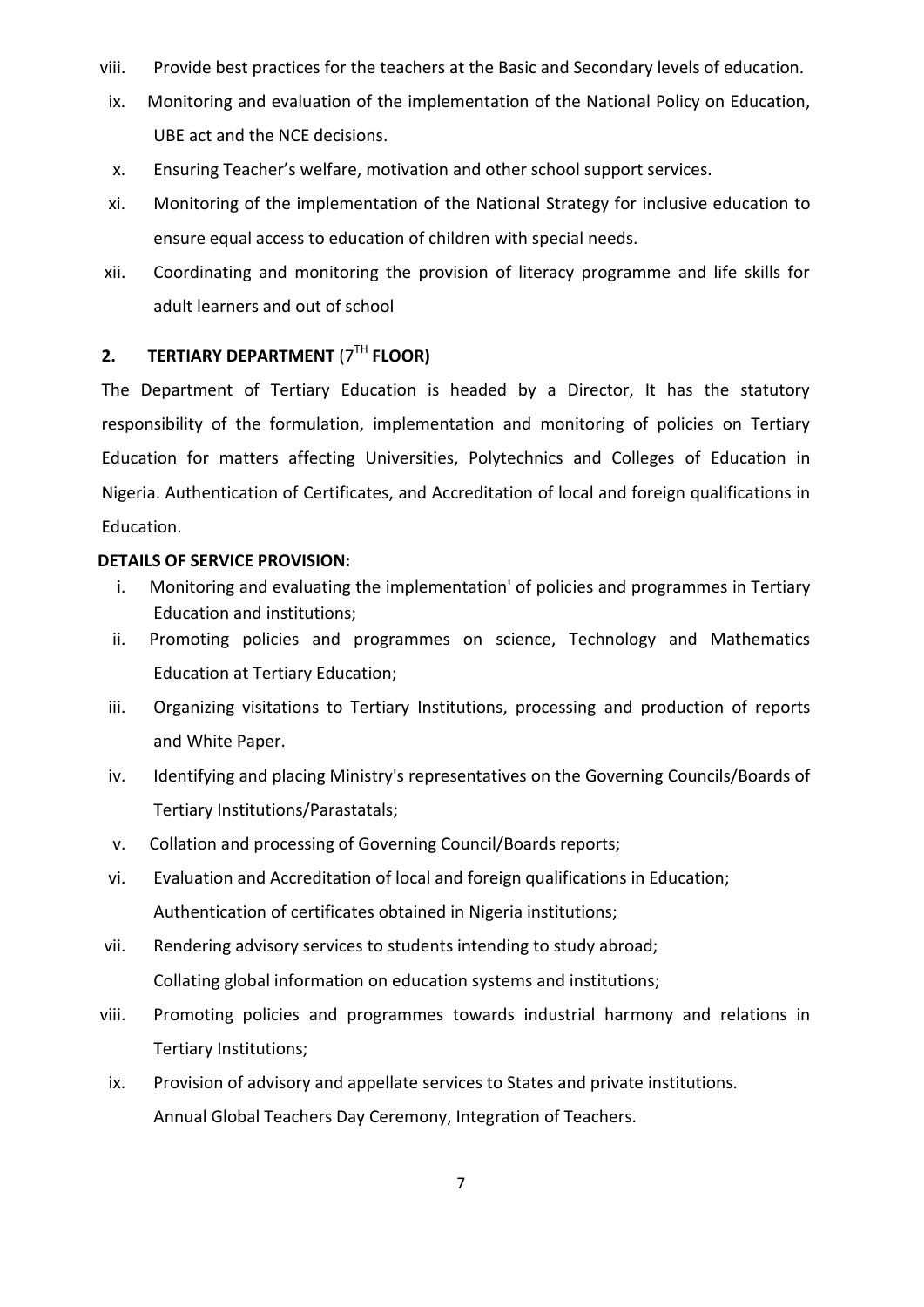### **3. FEDERAL EDUCATION QUALITY ASSURANCE SERVICES DEPARTMENT (9TH FLOOR)**

Federal Education Quality Assurance Services department is headed by a Director and was established by Decree 16 (now Act 16) of 1985, vested with the responsibility of the establishment and maintenance of Minimum Standards in pre-primary, primary and post-primary (Basic and Secondary) schools and similar institutions in the Federation on the Minister of Education which he executes through the Federal Education Quality Assurance Services. Quality in Education Delivery is assured through external evaluation and school self-evaluation of overall performance and effectiveness of schools.

- i. Undertake regular inspection of all schools in the country below tertiary level to ensure effective and comprehensive implementation of Curriculum, Standard and Pedagogy through:
	- Advisory Visits;
	- Recognition Inspections;
	- School Approval Inspection;
	- Follow-up Inspections and;
	- Full General Inspections.
- ii. Collaborate with relevant agencies to evaluate the quality of instructional materials and their appropriateness
- iii. Ensure attainment of minimum and uniform standards in educational practices nationwide through compliance with National Policy on Education.
- iv. Undertake regular capacity building for inspectors.
- v. Organize capacity building programmes for Teachers, Subject Heads, Principals of Schools and other stakeholders;
- vi. Review regular existing guidelines for school inspection.
- vii. Serve as approving agent for school requiring registration for National Examination.
- viii. Develop the guidelines for participatory inspection.
- ix. Ensure schools accountability to government and community.
- x. Develop and regularly review instruments for monitoring effectiveness of organization and administration of schools and its corporate life,
- xi. Under take advocacy and sensitization of stakeholders on the implementation of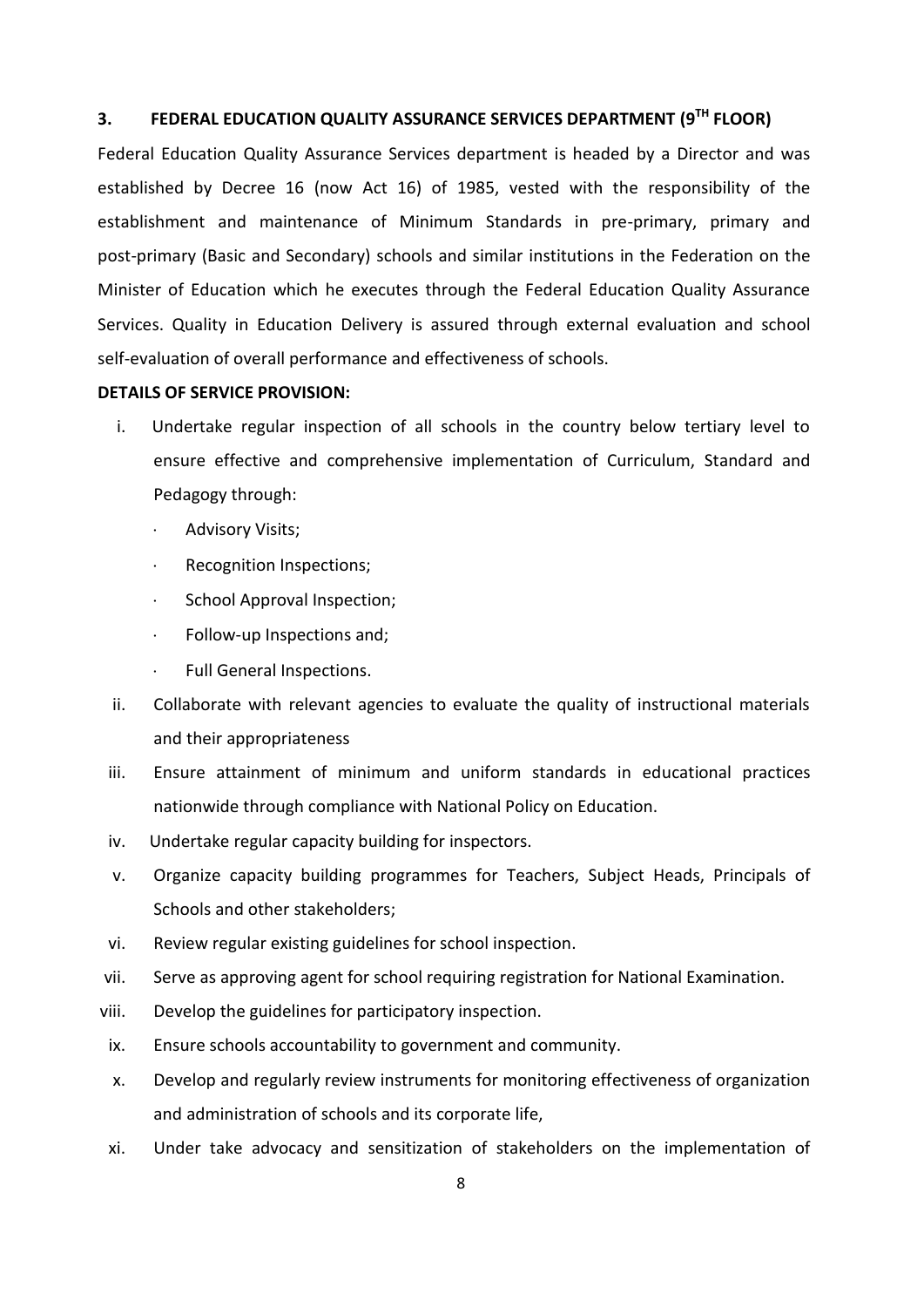recommendations from inspection reports. .

- xii. Provide guide lines on the establishment and accreditation of schools.
- xiii. Develop a code of conduct for inspectors and ensure compliance.
- xiv. Publish "Annual State of Education in Nigeria" of institutions below tertiary level.
- xv. Develop a data bank in the inspectorate services.
- xvi. Disseminate information on inspectorate service through the production of periodic Publications, such as Journals and Newsletters.
- xvii. Monitoring of all school examinations.
- xviii. Any other duties assigned to it by the Ministry.

### **4. EDUCATIONAL PLANNING AND RESEARCH DEPARTMENT: (5 TH FLOOR)**

Educational Policy, Planning, and Research department is headed by a Director. The department is responsible for the Coordination and Development of Education policies, strategic and medium sector and action plans, research, documentation and harnessing of national and international partnerships for efficient and effective Education Service Delivery.

- **i.** Develop, update and maintain computerized database for all levels and types of Education Institutions
- ii. Conduct surveys of all types for different indicators and publish reports thereof.
- iii. Develop and maintain a specialized library and supervise all school libraries below the tertiary level of education.
- iv. Evaluate and continually update curriculum for different levels of education.
- v. Collect and consolidate information and statistics response to questionnaires and queries from other agencies.
- vi. Compile lists of educational institutions; public brochures and monographs on educational systems.
- vii. Undertake research for the formulation of education policy, planning and other programs.
- viii. Organize workshops, seminars and meetings on issues related to educational problems and development.
- ix. Coordinate the articulation of the FME Strategic and Sectoral 10-year plans and MTSS and the monitoring evaluation of plan performance.
- x. Co-ordinate partnerships with national and international organizations working in the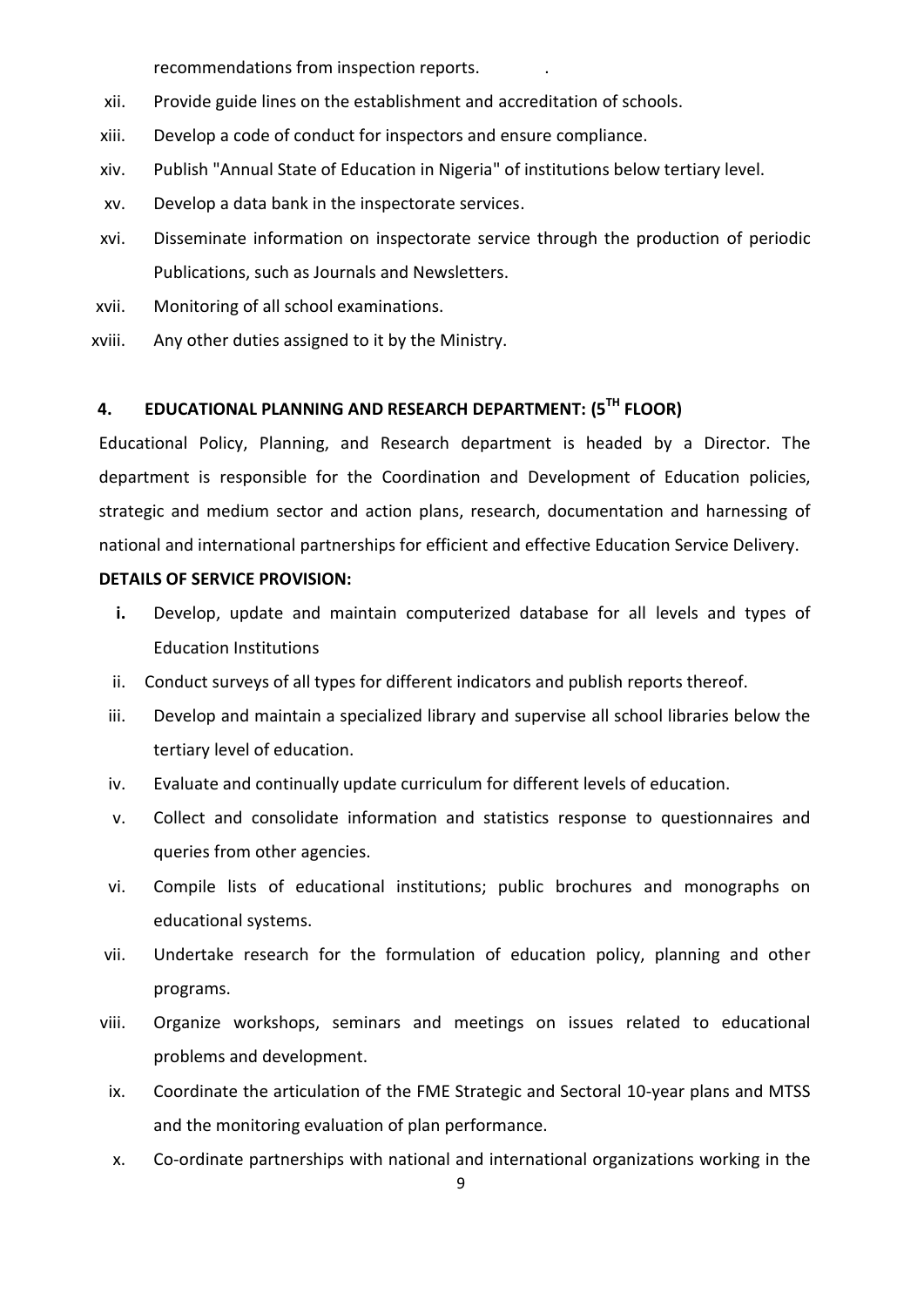fields of education planning, management and research.

- xi. Coordinate the secretariat for the main two organs for National Education Policy development (the JCCE and NCE).
- xii. Coordinate the implementation of MDGs projects by beneficiaries in the Education Sector, and monitoring and evaluation of these projects.
- xiii. Coordinate the Exam Ethnics and Campus Safety activities of the FME as it affects all levels of Education in Nigeria.
- xiv. Create synergy with NIEPA, NERDC and National Library and monitor target attainment of their development and medium term plan.

#### 5. **FINANCE AND ACCOUNTS DEPARTMENT ( 2ND FLOOR)**

Finance and Accounts Department is one of the professional Service Departments that assist the Federal Ministry of Education in Nigeria through provision of financial services, budgetary services and rendition of financial and accounting returns in line with the Financial Regulation and extant rules. The Finance and Accounts Department assists the Permanent Secretary of the Ministry to render accounts of his stewardship to Government through submission of monthly transcripts and financial returns to the Office of the Accountant-General of the Federation.

#### **DETAILS OF SERVICE PROVISION**

The Finance and Accounts Department provide the following services:

- i. Payment and settlement of staff and contractual claims.
- ii. Collection of independent revenue for government.
- iii. Verification and inspection of accounts books and documents of FUCs and FIS offices.
- iv. Training and retraining of accounts staff both in the Headquarters, FUCs and FIS offices.
- v. Provision of answers and replies to question from PAC and Federal Auditors.
- vi. Issuance of treasury receipt to the public for revenue received.
- vii. Issuance of AIE to FUCs and FIS offices.
- viii. Liaising with National Assembly, OAGF, OHCSF, CBN, and other Agencies on behalf of the Ministry.
- ix. Providing a platform for co-operation and cohesion between Finance and Accounts Department and other Departments.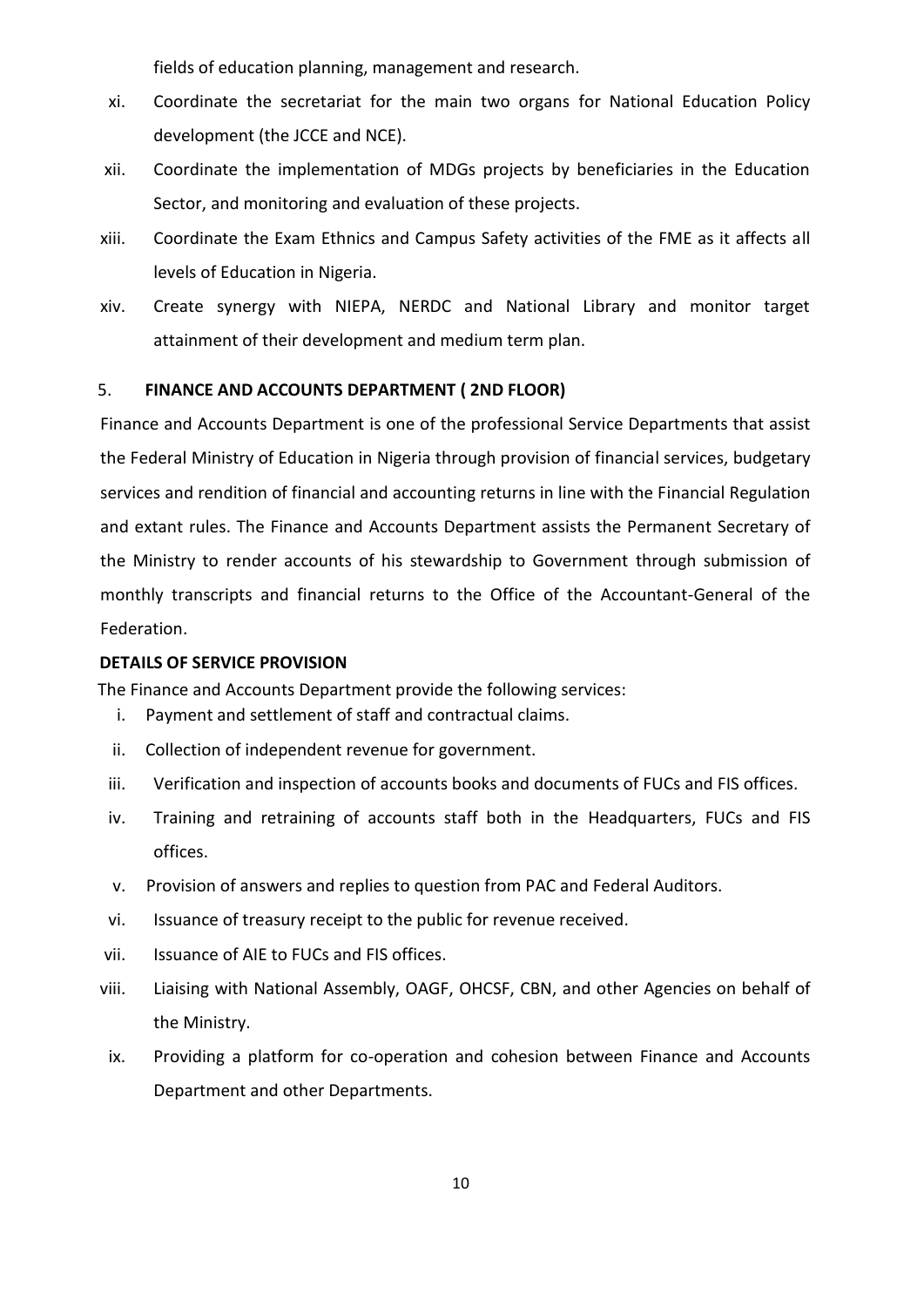# **6. HUMAN RESOURCE MANAGEMENT DEPARTMENT (3RD FLOOR)**

Human Resource Management Department is charged with the responsibility of employing persons on Grade Levels 01-06; Training, Discipline and Promotion of serving Officers as well as processing of Pension Benefits. The Department is headed by a Director

### **DETAILS OF SERVICE PROVISION:**

- i. Promoting Staff as at when due;
- ii. Conversion/Upgrading of officers with additional qualifications;
- iii. Training and retraining of staff;
- iv. Processing of documents for payment of severance benefits of disengaged staff;
- v. Processing of documents of disengaged Staff who were underpaid severance benefits,
- vi. Processing of pension benefits.

### **7. INFORMATION AND COMMUNICATION TECHNOLOGY DEPARTMENT (4TH FLOOR)**

The Information and Communication Technology (ICT) Department was established in 2007 specifically to drive the delivery of innovative technology solutions and support services towards ensuring that all Departments within the FME are able to leverage modern ICT resources to optimize their respective functions. In the year 2011 a new ICT Department was created to serve as an ICT co-ordination resource for the education sector at large, ensuring development of uniform standards, skills, acquisition and using a convergence-driven approach to eliminate duplicitous expenditure.

### **DETAILS OF SERVICE PROVISION:**

- i. Staff Capacity building in the usage of ICT.
- ii. ICT staff professional skills.
- iii. ICT infrastructure- hardware, network, intranet, internet/bandwidth ICT-furthered education software
- iv. E-learning facilities

### **8. TECHNOLOGY AND SCIENCE EDUCATION DEPARTMENT (7TH FLOOR)**

The Technology and Science Education department is mandated to formulate and implement policy on Technology and Science Education.

- i. Vocational (Job Specification) education offered in Technical Colleges and Vocational Training Centres nationwide.
- ii. Pre-vocational education offered in primary and secondary schools nationwide.
- iii. Science education offered in primary and secondary schools.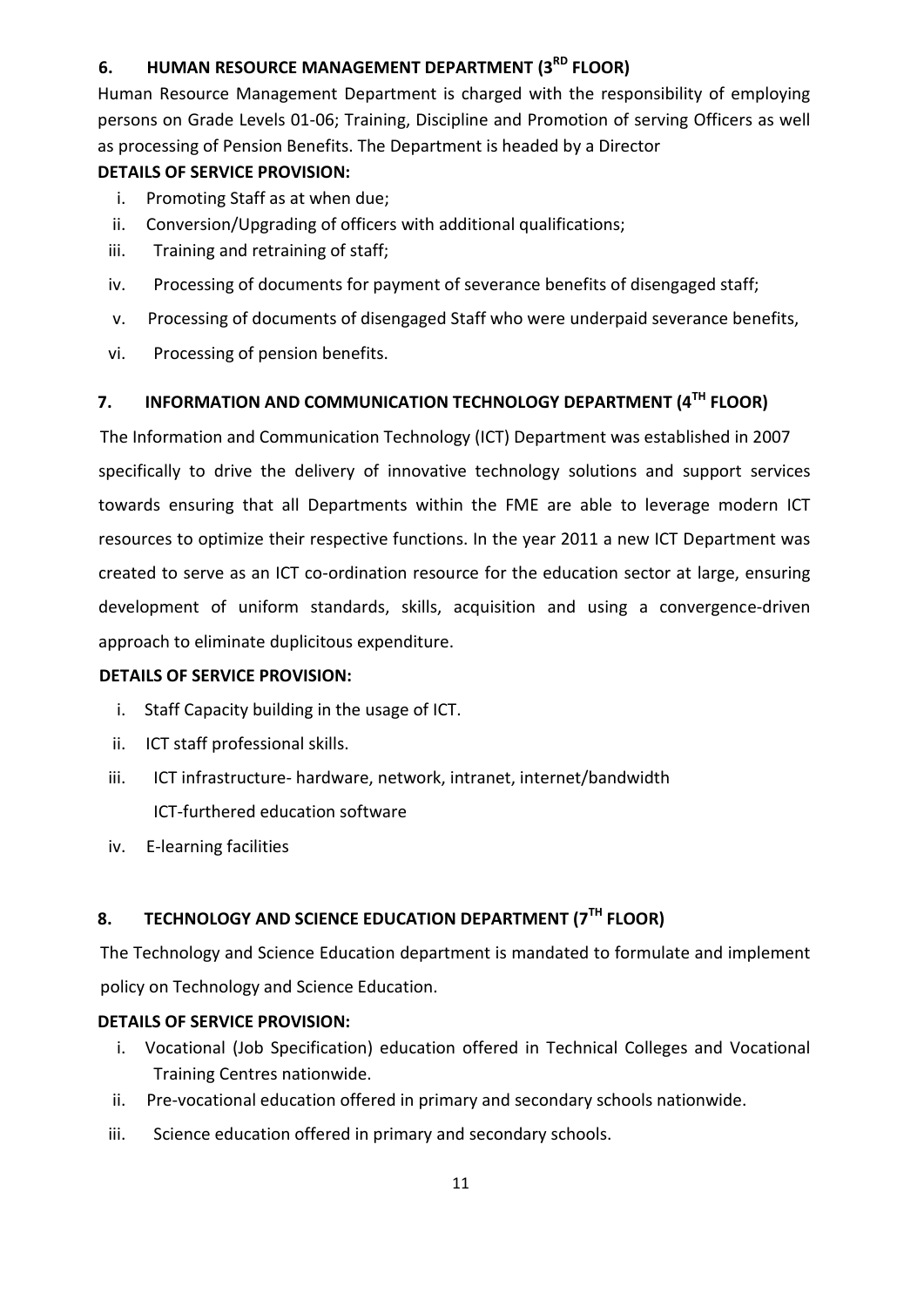- iv. Technology teacher education offered in the Universities, Colleges of Education and Polytechnics.
- v. Vocational education quality control and assurance nationwide involving National Curriculum Development and programmes accreditation.
- vi. Supervision of related Parastatals e.g. NABTEB, NECD and WAEC and;
- vii. Related distance education in technology and science education curriculum.

# **9. (PROCUREMENT DEPARTMENT (3RD FLOOR)**

The Public Procurement Act 2007 established the procurement Department and charged with the responsibility, amongst others, to provide legal and institutional framework and professional capacity for Ministry's Procurement.

#### **DETAILS OF SERVICE PROVISION**:

- i. Follow the general policies and guidelines relating to public sector procurement for the approval of the Ministerial Tenders Board.
- ii. Ensuring adherence to thresholds as may be set by the Council of Bureau of Public Procurement.
- iii. Certify Federal Government Procurement prior to the award of contract; Implementation of established procurement policies;
- iv. Publish the details of major contracts in the procurement journal;
- v. Advertise all projects to be procured in two national dailies and Federal Tenders journal;
- vi. Maintain a database of the particulars and classification and categorization of procurement activities in the Department.
- vii. Collate and maintain in an archival system, all procurement plans and information; Undertake periodic procurement research and price surveys;
- viii. Prepare and update standard bidding and contract documents;
- ix. Prevent fraudulent procurement and where necessary apply administrative sanctions according to the act.
- x. Review the procurement and award of contract procedures to which the procurement act applies;

### **10. LEGAL DEPARTMENT (4TH FLOOR)**

The Legal Unit of the Federal Ministry of Education is an extension of the Chambers of the Honorable Attorney-General of the Federation and Minister of Justice who is the Chief Law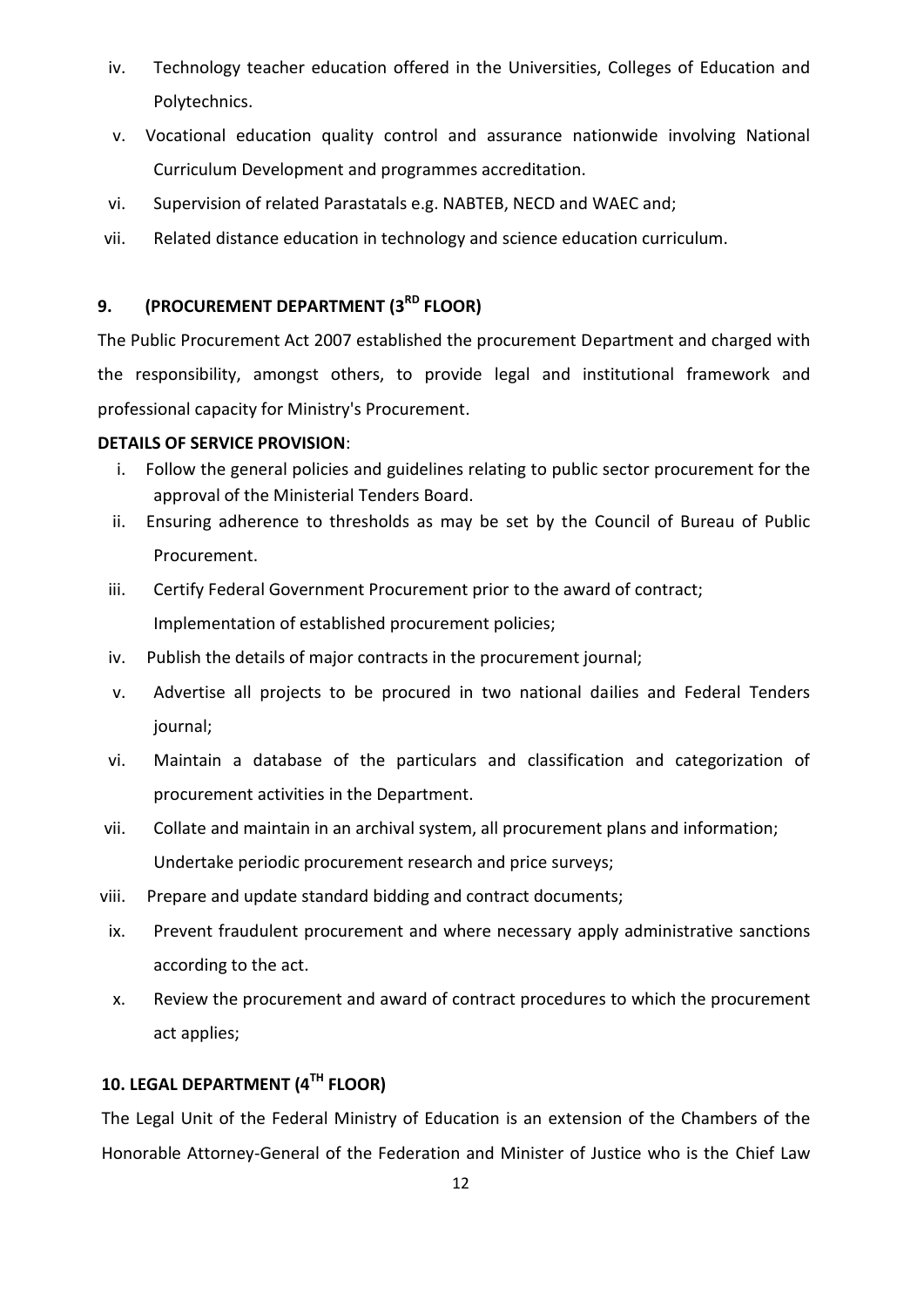Officer of the Federation, by virtue of section 150 and 174 of the 1999 Constitution. It is headed by the Legal Adviser who is assisted by other lawyers posted from the Federal Ministry of Justice

#### **DETAILS OF SERVICE PROVISION**

- i. Rendering legal advice/opinion on any matter with legal connotation referred to the Unit from the Ministry and its Parastatals.
- ii. Preparation of bills for amendments of laws or for enactment of new laws.
- iii. Preparing and vetting legal instruments i.e. Deeds of guarantee, Powers of Attorney,
- iv. Education Law Instruments, searches, investigations and perfection of Legal Titles and liaison with regulatory authorities on legal issues concerning the Ministry.
- v. Participating in negotiations, preparing and vetting of Contract Agreement/Memorandum of Understanding (MOU) and other legal documents involving the Ministry.
- vi. Representing the Ministry at local and international meetings, seminars and workshops.
- vii. Attendance at Board or Committee meetings such as Ministerial Tenders Board (MTB) and other ad-hoc Committees.
- viii. Liaison with the Federal Ministry of Justice on behalf of the Ministry and Parastatals on legal issues.

# **11. EDUCATION SUPPORTSERVICES (8TH FLOOR)**

The Education Support Services Department coordinates and supervises the activities of the following five Divisions through which it provides support services to other Departments of the Federal Ministry of Education:

- A. The International Education Division
- B. The Evaluation and Accreditation Division
- C. The General Educational Support Services Division
- D. The Sports and Health Education Division
- E. National Project Coordinating Unit (NPCU)

#### **DETAILS OF SERVICE PROVISION:**

The major functions of the Educational Support Services Department are as follows:

- i. Policy design, coordinating and implementation of programmes of international cooperation in Education.
- ii. Promotion of art and cultural Education.
- iii. Book development in the country.
- iv. Promotion of readership.
- v. Evaluation of foreign qualifications and accreditation of foreign institutions.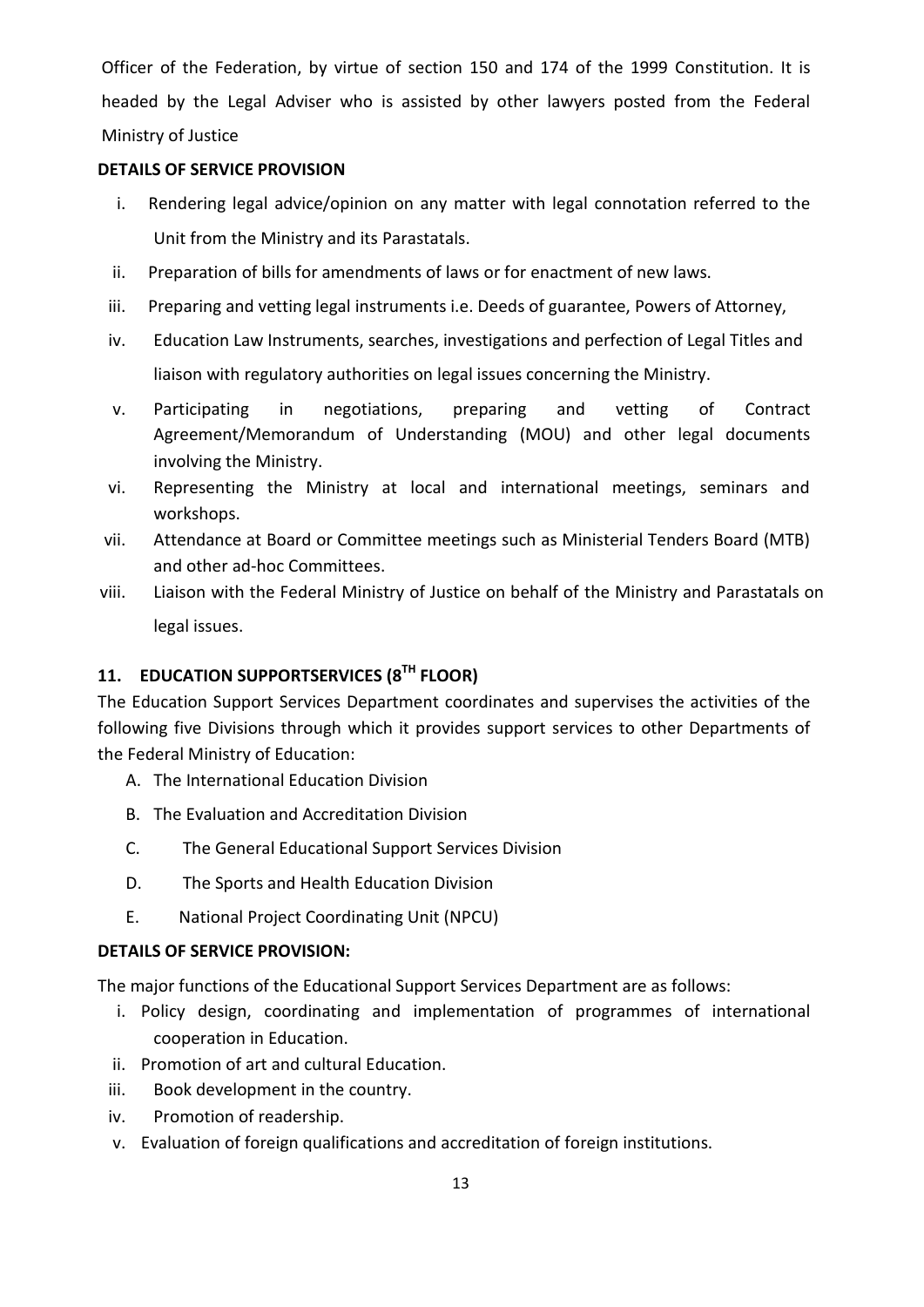- vi. Language development promotion of health and sports education.
- vii. Coordination and implementing HIV/AIDS intervention policies in Education sector. Registration and monitoring of Non-Government Organizations in Education sector. Coordination and supervision of World Bank-Assisted UBEP 11 National Project.
	- For authentication of certificates and accreditation of local and foreign qualification in education
	- $\cdot$  Organizing tutorials for teachers
	- Facilitates a special educational system, identifies, evaluates and support all with handicap
	- Children or disabilities
	- Providing leadership and support for quality instructional programs. Designed to address the needs of a child
	- Committed to providing education for all students, regardless of what special needs they may have.

# **12. REFORM COORDINATION AND SERVICE IMPROVEMENT DEPARTMENT (5TH FLOOR)**

The Reform Coordination and Service Improvement Department was established by Circular No. HCSF/CME/EM/234/17 of 11th March, 2014 with the mandate to coordinate, drive, monitor and report on the implementation of the Reform Agenda in MDAs. The main focus of the Department is to identify lapses in work processes, systems and service gaps and with the Bureau of Public Service Reforms and Office of the Head of Service, develop interventions to eliminate such gaps.

The Department is made up of three divisions, namely:

- Reform Coordination Division
- Service Improvement Division
- Anti-Corruption and Transparency Division.

#### **DETAILS OF SERVICE PROVISION**

*Reform Coordination Division*

- i. Serves as the focal point for driving all change, reforms, innovation and improvement efforts within the Ministry.
- ii. Liaise with the Ministry's Departments and the office of the Head of Service to develop, refine, improve and recommend more efficient work processes and systems for the Ministry.
- iii. Develop and deploy change management tools and practices to institute sustainable improvement in the Ministry.
- iv. Identify and research into good services with a view to adopting the best options for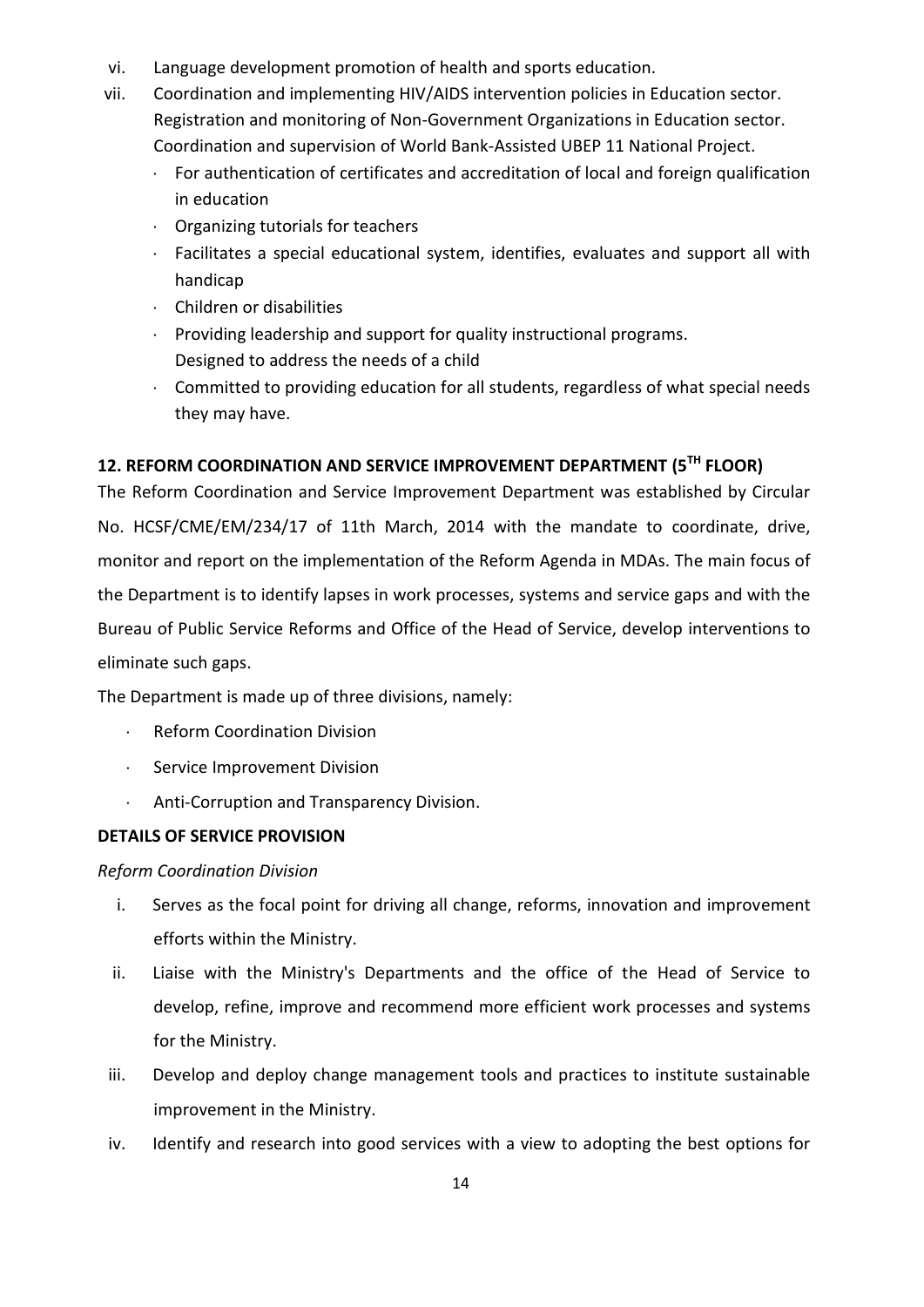possible adaptations to Service Delivery in the Ministry.

v. Check the levels of implementation of Government Circulars to what is obtainable in the Ministry with a view to ensuring that such circulars are constantly implemented.

#### *Service Improvement Division (SERVICOM)*

Addresses issues of Ethical Re-orientation and attitudinal changes for the delivery of effective and satisfactory Service to the Customers, this is achieved through the under listed functions:

- i. Spearhead the Ministry's (including extra-ministerial Departments and Parastatals) Service Delivery initiative through SERVICOM Compliance.
- ii. Manage the Ministry's customer relation Policy including providing opportunities for customers' feedback on services.
- iii. Disseminate best practices and other tips on service delivery improvement.
- iv. Initiate Sensitization Programmes on the Principles, Aims and Tenets of SERVICOM for Staff of the Ministry, Parastatals, Institutions and even students to achieve attitudinal change.
- v. Develop, update and publish the Ministry's Service Delivery Charter with a view to creating the necessary awareness of the expectations, rights and obligations of the Customer.
- vi. Institute a complaint procedure and grievance Redress Mechanism for the Ministry.

### *Anti-Corruption and Transparency Division*

- i. Responsible for enlightening and educating the staff of the Ministry against corrupt practices.
- ii. Carry out preliminary investigation on all petitions sent to the Ministry on corrupt practices and report same to Management, ICPC, EFCC and Office of the Civil Service of the Federation as the case may be.
- iii. Carry out studies of all operational systems and procedure in the Ministry and make recommendations and amendment.

#### **13. INTERNAL AUDIT DEPARTMENT: (2ND FLOOR)**

The Internal Audit Department is mandated to ensure prudence in the management of the resources of the Federal Ministry of Education.

- i. Pre-auditing of payment of vouchers.
- ii. Post Auditing of Accounting records maintained by the Ministry, Unity Colleges,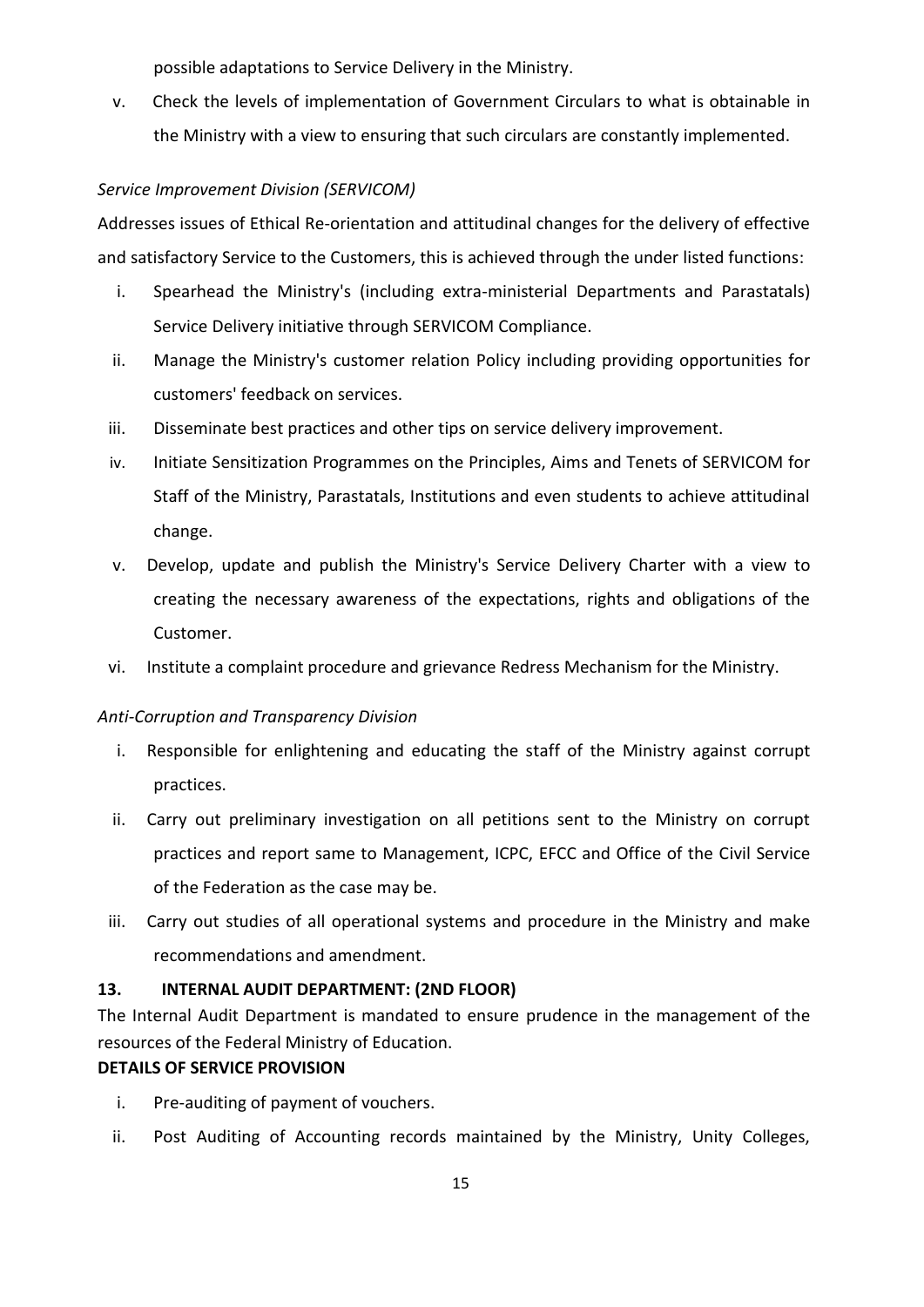Inspectorate office, Federal Scholarship Board and other areas of activities and functions of the Ministry.

- iii. Prompt cash survey and verification of cash and assets quarterly.
- iv. Auditing the System of Revenue Collection and actual revenue collected monthly.
- v. Routing auditing of expenditure daily.
- vi. Auditing of issuance and consumption of stores monthly.
- vii. Verification of stores and plants held by the Ministry quarterly.
- viii. Ensuring that accounting records are accurate monthly, quarterly and annually.
- ix. Report writing (monthly, quarterly, bi-monthly and yearly)
- x. Investigation when the need arises.
- xi. Audit alarm.

# **14. LIBRARY SERVICES DEPARTMENT: (2ND FLOOR PODIUM)**

The Federal Ministry of Education Headquarter Library Department is charged with the provision of information for education research planning and recreation, for effective and efficient service delivery. Indeed, the library provides access to all kinds of materials which contain credible and substantial information required for good governance, national growth and development especially on education matters.

### **DETAILS OF SERVICE PROVISION**

- i. Selection, acquisition and organization of books, journals, government publications and library materials, based on an approved library policy and classification scheme.
- ii. Provision of library services (digital and/or analog); provision of reference and current awareness services.
- iii. Regular building of human capacity of library stocks.
- iv. Promoting readers awareness and library promotion campaign.
- v. Coordinating of the administrative and professional activities of library services in relationship with professional bodies and library associations (IFLA, LRCN, NLA, and AGOL.
- vi. Selective dissemination of information in line with the vision and mission of the parent Ministry.

### 15. FEDERAL SCHOLARSHIP BOARD (2<sup>ND</sup> FLOOR <u>FME ANNEX CENTRAL BUSINESS DISTRICT</u>)

Federal Scholarship Board is saddled with the responsibility of organizing various scholarship programs and assisting the brilliant, but indigent Nigerian youths to achieve their dreams for higher education within and outside the shores of Nigeria.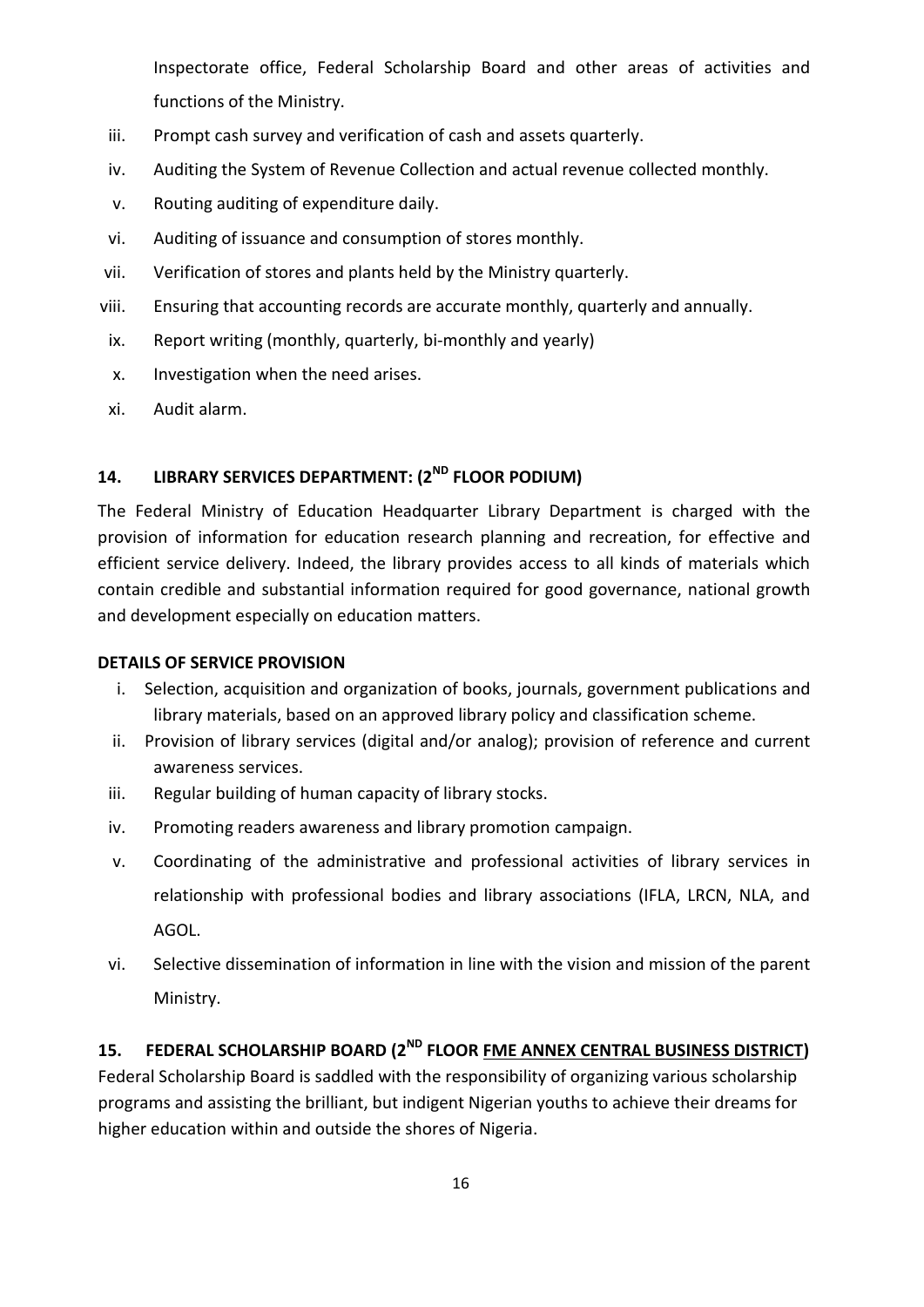#### **DETAILS OF SERVICE PROVISION**

- i. Formulating and Implementing Federal government policies and programmes on foreign and local scholarship awards to deserving Nigerian scholars.
- ii. Preparing and organizing various scholarship programmes (Nigerian awards, Bilateral Educational Awards, Commonwealth Scholarship and Fellowship plans and other international Aid programmes.
- iii. Organizing qualifying interviews for the award of scholarship to study in Nigerian tertiary institutions, the Bilateral and multilateral awards.
- iv. Processing the remittances of scholars' allowance to scholarship accounts in foreign countries.
- v. Advising and coordinating state scholarship policies and programmes through the Annual Coordinating Committee Meeting (CCM) of Secretaries and Federal and State Scholarship boards.
- vi. Supervising and monitoring the activities of the Federal government scholars in Tertiary Institutions locally and abroad
- vii. Liaising with tertiary institutions and foreign missions and scholarship awards, visas and the welfare of scholars.
- viii. Publicizing other scholarship information to interested members of the public.

## **UNITS:**

Units under the Permanent Secretary of Education: are found in different location

### **1. FEDERAL PROTOCOL UNIT: (Ground Floor Podium)**

Following the restructuring of the Ministry and its agencies under the major education sector reform program, the protocol unit then under the office of the Honorable Minister was moved to the general administration division, department of Human Resources Management to strengthen the Unit for more effective Service Delivery.

- i. Processing the issuance of note verbale and visas of various embassies in Nigeria for Ministers, Permanent Secretary of Education, Directors and Official of the Ministry and its agencies in liaison with the Ministry of Foreign Affairs.
- ii. Assist officials of the Ministry in filling visa forms, booking and appointments and selecting appropriate dates for interviews on line.
- iii. Forwarding requests for SGFs of the head of service approval on behalf of the Federal Ministry of Education Officers to travel outside the country.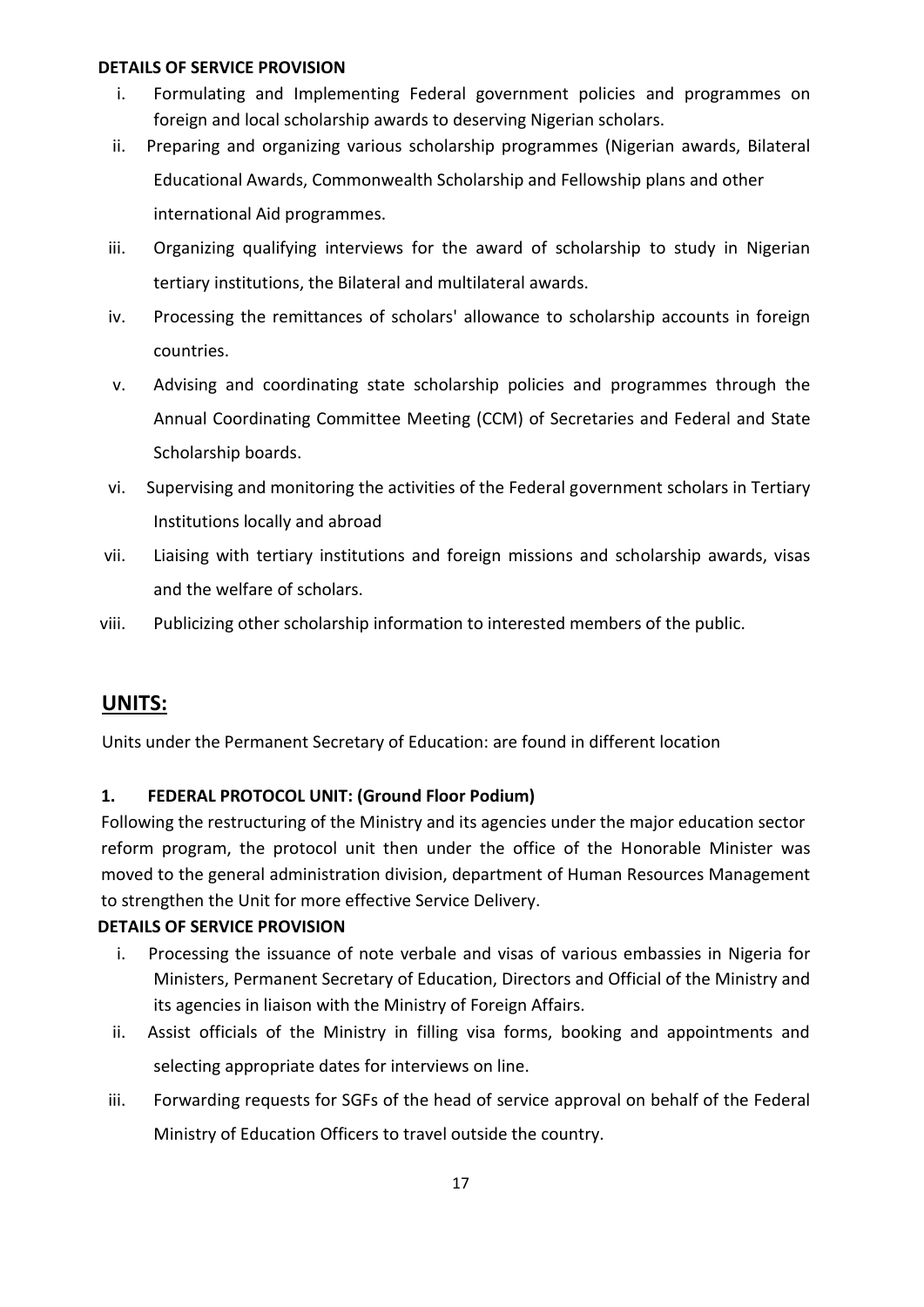- iv. Liaison with Nigerian Mission abroad to forward the carriers and flight numbers, time of departure and arrival of Minister, PSE and other officials.
- v. Facilitating procurement of standards official and diplomatic passports for Ministers, PSE and others officials of the Ministry from Nigeria Immigration Services.

### **2. FEDERAL AUDIT UNIT: (GROUND FLOOR PODIUM)**

The Federal Audit Unit are federal resident auditors and the scope of their work is to carry out the post auditing of all the ministry's accounting record books.

### **DETAILS OF SERVICE PROVISION**

Federal Audit Unit is responsible:-

- i. For receiving and examination of all the payment vouchers.
- ii. Vote books, Transcripts and Bank reconciliation statement.
- iii. Store survey, inspection and auditing of transport unit and inspection and auditing of Unity schools.
- iv. Carrying out of inventory in offices of the Ministry.
- v. Generate reports in the process of carrying out their assignments and brief the reports to the Permanent Secretary.
- vi. The report is submitted to the Auditor General of the Federation, which is their own parent Ministry.

### **3. PRESS AND PUBLIC RELATIONS UNIT: (1ST FLOOR)**

The Press and Public Relations Unit ensure that publicity of the activities projects and achievements of the Ministry is in tandem with core value of the Ministry of Education. **DETAILS OF SERVICE PROVISION** 

- i. To maintain, promote and project the good of the Federal Ministry of Education, its Department, Agencies, Chief Executives and principal officers.
- ii. Design and implement a comprehensive Communication and Brand strategy that would further the interest of the Ministry and its agencies with stakeholders and the Nigerian public.
- iii. Design and implement programmes and activities aimed at developing a strong brand for the Ministry, its agencies and its products.
- iv. Maintain constant liaison with local and international media and the public at large in matters of public communication.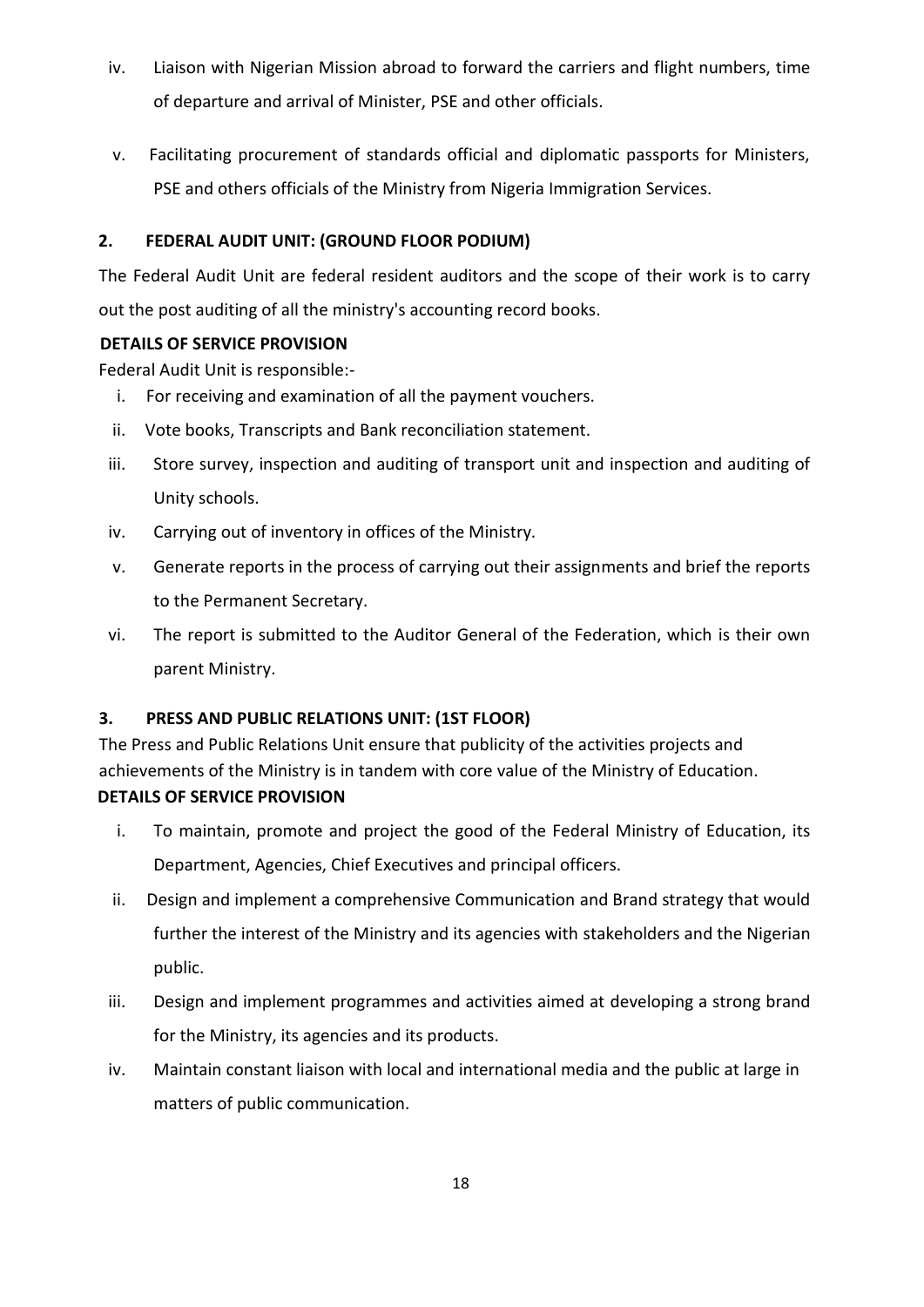#### **4. STOCK VERIFICATION UNIT:**

The Stock Verification Unit reports directly to the Permanent Secretary. It is responsible for a comprehensive verification of all the stock and purchase of the Ministry with the main objective of providing a complete and continuous verification of stock and other moveable properties of the Ministry whether purchased acquired or donated.

#### **DETAILS OF SERVICE PROVISION**.

Stock Verification Unit has the following responsibilities:

- i. A continuous inspection of all government stores (allocated and unallocated), plant, Vehicles, Vessels, Equipment, Tools both at the Headquarters, Unity Schools, Parastatals and Federal inspectorates
- ii. Taking and updating of inventory records of furniture, equipment in government offices, workshops and listing same on Form 15 (Furniture Inventory Board)
- iii. Ensure that only the right qualities of goods are supplied.
- iv. Ensure adherence to relevant procedures to fast track timely payment for items/services rendered

### **PARASTATALS:**

The Federal Ministry of Education has 23 Parastatals; these are located in different States of the Federation and are given different mandates to enable the Ministry carry out her functions effectively. The Parastatals are as follows:

#### **1. NATIONAL INSTITUTE FOR NIGERIAN LANGUAGES.**

The National Institute for Nigerian Languages is located at Ogbor Hill, P.M.B. 7078 Aba Abia State. Tel. 082228311 0822231338.Fax 234082228311.

E-mail: [edoid@skannet.com;](mailto:edoid@skannet.com) [doid2@yahoo.com;](mailto:doid2@yahoo.com) [info@ninlan-ed.net.](mailto:info@ninlan-ed.net) Website: [www.ninlan-edu.net.](http://www.ninlan-edu.net/)

It is an inter-University centre for Nigerian languages studies. It is an autonomous institution under the regulation of the National Universities Commission (NUC).

#### **DETAILS OF SERVICE PROVISION**

The functions of the Institute shall be to:-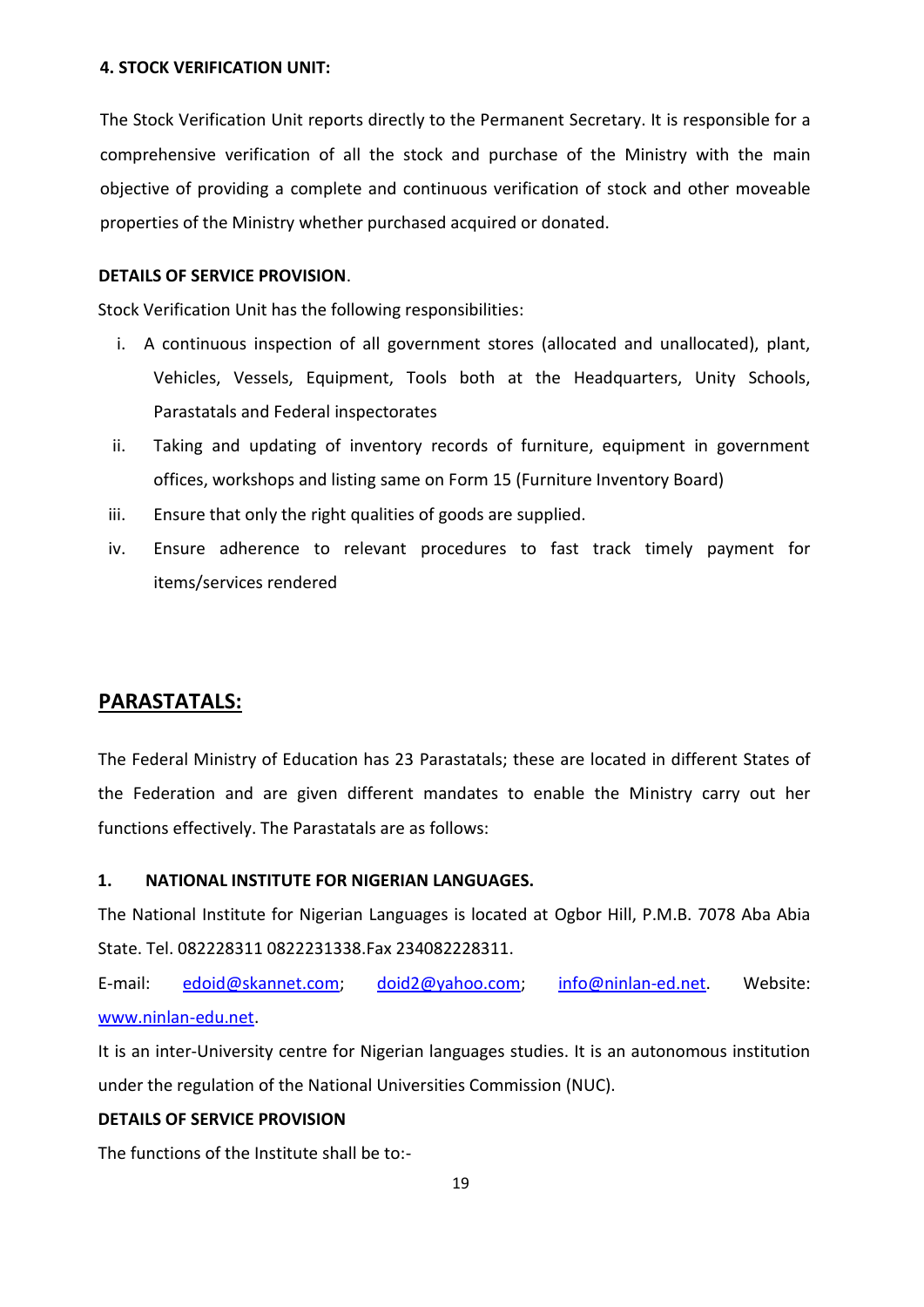- i. Encourage the learning of Nigerian languages in an environment which shall prepare the students in the institute to:
- Speak Nigerian languages fluently.
- Acquire proficiency in the teaching of Nigerian languages.
- Acquire competence in research on problem of teaching Nigerian languages at all levels of Education in Nigeria.
- Adapt the theories and practice of using Nigerian languages into classroom.
- Practice especially for secondary schools, colleges and the teaching and learning for non-native speakers of the Nigerian languages and
- Stimulates general concepts, practices and interests in communicating in Nigerian Languages.

### **2. NATIONAL COMMISSION FOR COLLEGES OF EDUCATION (NCCE) ABUJA:**

It is situated at Ahmadu Bello Way P.M.B. 0394 Garki, Abuja. Nigeria. Tel.: 08035976055. Email: [abumunira@yahoo.com.](mailto:abumunira@yahoo.com.)

The emergence of NCCE became apt and justified through the harmonization of standards and activities of the Colleges of Education in Nigeria, most especially the Nigeria Certificate in Education (NCE) curriculum which, hitherto, had had as many different standards as there were Colleges of Education in affiliation to different universities, as well as the debilitating scourge of underfunding.

### **DETAILS OF SERVICE PROVISION**

The general functional mandates of the Commission include: Policy formulation as in setting up of norms/standards to harmonize all academic, financial and administrative matters, as well as physical development of Colleges of Education in Nigeria. Specifically the Commission undertakes the following:

- i. Advising the Federal Government through the Honorable Minister of Education on, and coordinate all aspects of non-degree teacher education in Nigeria;
- ii. Making recommendations on the National Policy necessary for full development of Teacher Education and the training of teachers;
- iii. Making recommendations on the development of pre-vocational, technical, agricultural, business and home economics education in all our primary and secondary schools and advise as to the necessary facilities for them, the course requirements, the relative contributions of government and industry and how to ensure that our women take full part in these;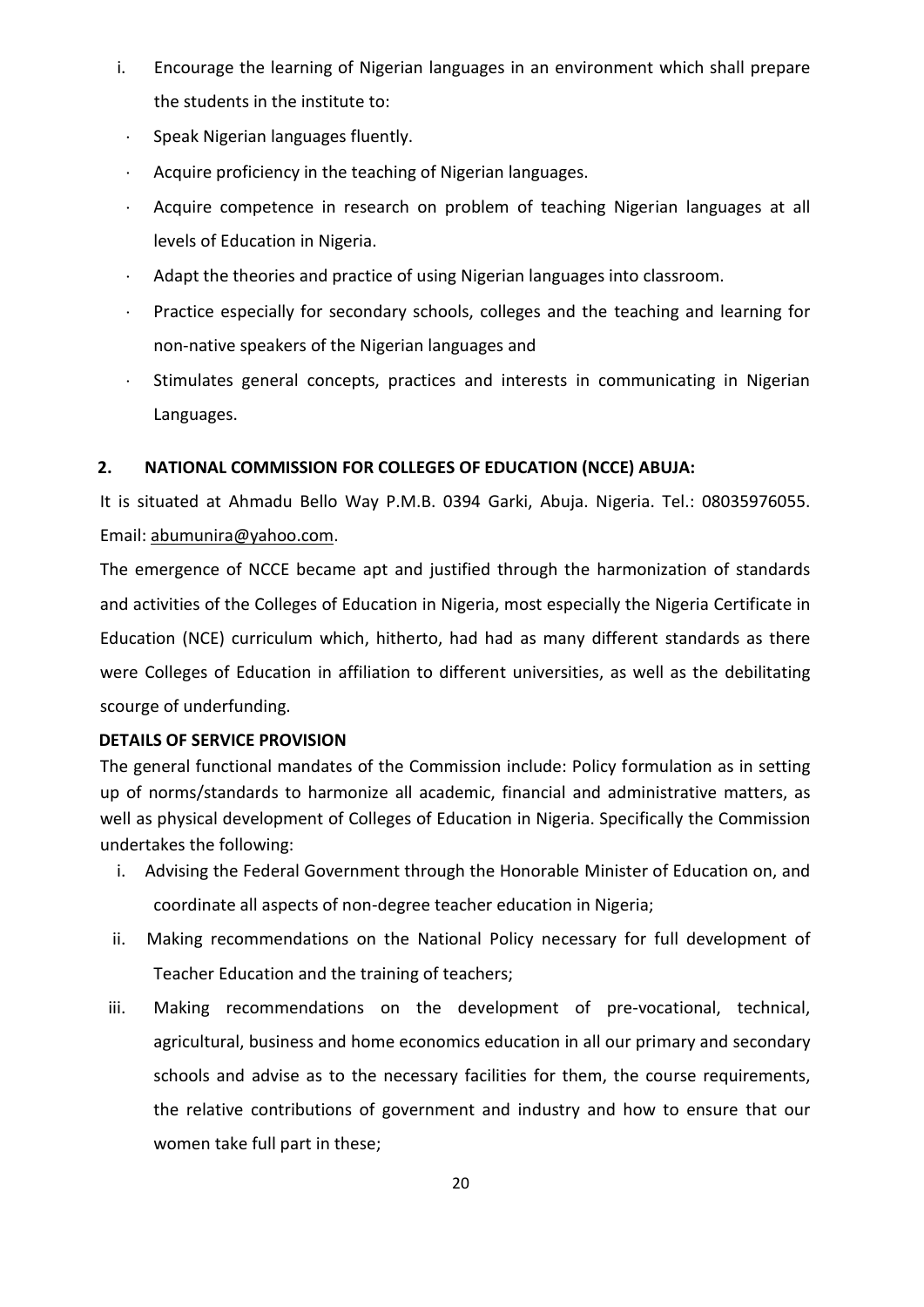- iv. Harmonizing entry requirements and duration of courses in the Colleges of Education; laying down minimum standards for all programmes of teacher education and accrediting their certificates and other academic awards after obtaining thereof approval of the Honorable Minister of Education.
- v. Determining, after consultation with relevant agencies, the qualified teacher need of the Nigeria for the purpose of balanced and coordinated development of Colleges of Education.
- vi. Recommending to the Honorable Minister of Education for the establishment and location of new Colleges of Education as and when considered necessary; and
- vii. Recommending to the Honorable Minister of Education for the approval of affiliate degree programmes in the Colleges and for up-grading of Colleges of Education to degree awarding status.

#### **3. NATIONAL UNIVERSITIES COMMISSION (NUC) ABUJA:**

The National Universities Commission is situated at Aja Nwachukwu House, No 26 Aguiyi Ironsi Street, Maitama District, P.M.B. 237, Garki, Abuja. Tel. (09) 4133185, (09) 4133176-82. Fax: 07098212004.

It is an organization that aims at attainment of a stable and crises-free Nigerian University system, to work with Nigerian Universities for achieving full accreditation status for at least 80% of academic programmes and to match university graduate output with national manpower needs.

- i. Assuring quality of academic programmes offered in Nigerian Universities through
- ii. Development and review of Minimum Academic Standards (MAS) and (a) regular conduct of accreditation in October/November of every year; and (b) production and publication of accreditation results and ranking of universities within one month of the conduct of the assessment exercise.
- iii. Promote the use of ICT in the delivery of university education through quarterly intervention by way of training of staff and students, supply of equipment and installation of e learning protocols.
- iv. Ensuring orderly development of academic programmes at undergraduate and postgraduate levels in Nigerian Universities through analysis of academic briefs and other requests within two weeks of receipt.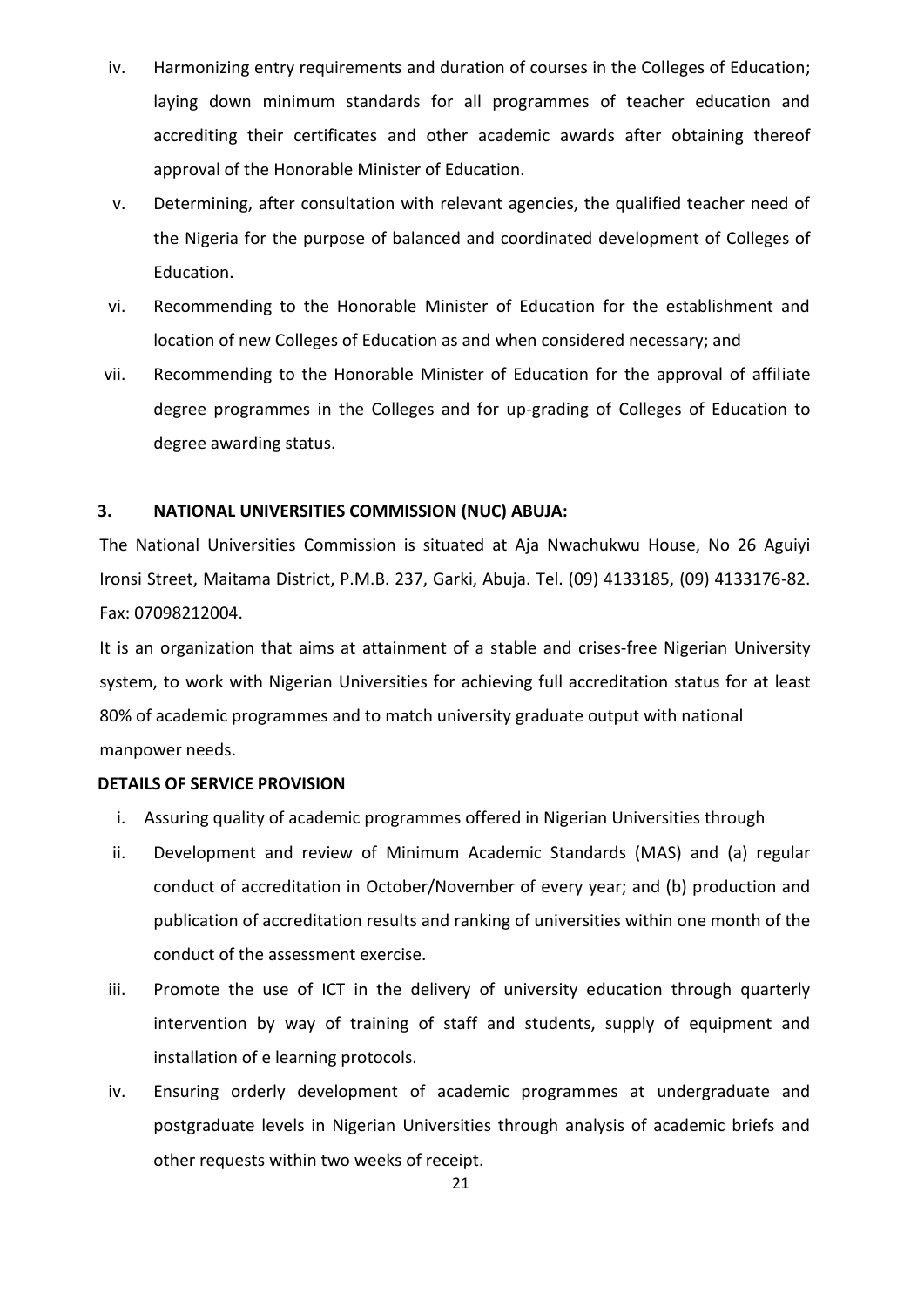- v. Quarterly monitoring and assessment of the academic, financial and administrative performance of universities using laid down parameters and guidelines.
- vi. Promotion of quality research in Nigerian Universities through establishment of appropriate measures and incentives (e.g) the Annual Nigerian Universities Doctoral Thesis Award Scheme (NUDTAS) and provision of top-class avenues for publication (journal and thesis) of quality research reports.
- vii. Processing all matters relating to the establishment and renewal of linkages and collaboration between universities within and outside the country within 72 hours.
- viii. Ensuring the inculcation of strategic planning culture in Nigeria Universities through preparation and circulation of guidelines as well as analyses of strategic plans of the universities within one week of receipt of such documents.

These are just a few of the NUC's functions.

#### **4. NATIONAL BOARD FOR TECHNICAL EDUCATION (NBTE) KADUNA:**

Plot 'B' Bida Road P.M.B. 2239 Kaduna. Tel.: 08054556314, 08078840770. E-mail: [nbte3@yahoo.com.uk](mailto:nbte3@yahoo.com.uk) or [es@yahoo.com.](mailto:es@yahoo.com)

The National Board for Technical Education is a principal organ of Federal Ministry of Education specifically created to handle all aspects of Technical and Vocational Education falling outside University Education. The Board has a Governing Council and four statutory departments.

- i. Collate and analyze recurrent and capital financial requirement of the Federal Polytechnics and advice the Federal Government.
- ii. Receive appropriated grants allocation from Federal government and disburse same to Federal Polytechnics as per General Warrant.
- iii. Received and channel aids from external agencies to the Polytechnics, Monotechnics and other Technical Institutions.
- iv. Monitor the attainment of 70:30 ratios in favour of Science and Technology based programmes.
- v. Production and review of National Minimum Guide Curricular and courses specification for ND/HND and Post-HND programmes in core Engineering, Business Management, Environmental Science, Agriculture and Health Sciences.
- vi. Resources Inspection and Accreditation and re-accreditation visitation.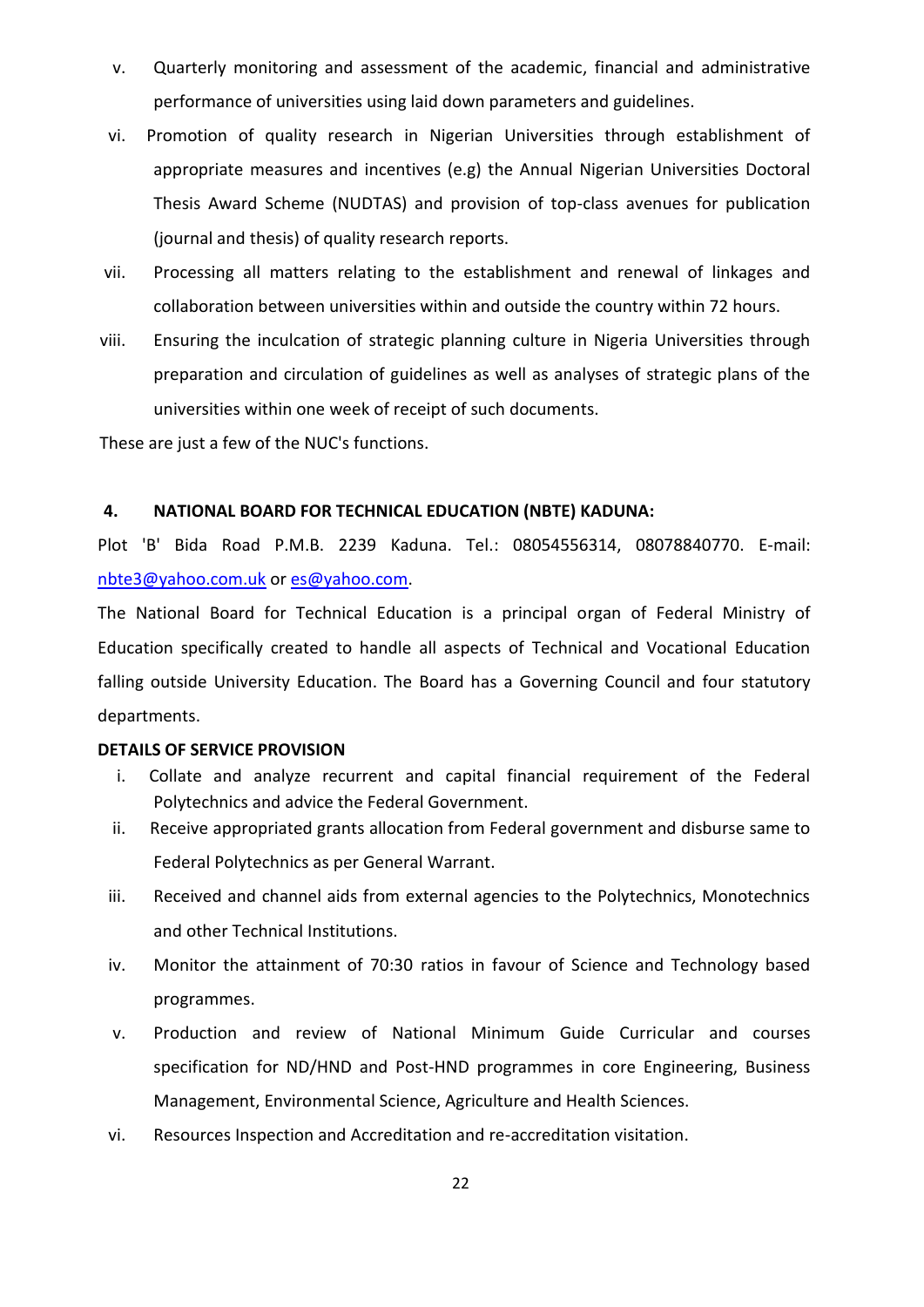Development of guidelines for National Vocational Qualification.

- vii. Development of textbooks for the revised curricular,
- viii. Vocational Enterprises Institutions (VEIs).
- ix. Innovative Enterprises Institutions (IEIs).

#### **5. NATIONAL BUSINESS AND TECHNICAL EXAMINATION BOARD (NABTEB) BENIN**:

The National Board for Technical Examination Board (NABTEB) was established through Decree (ACT) No. 70 of 1993 with its headquarters in Ikpoba-hill P.M.B. 1747 Benin City, Edo State. Tel.: 08064455795, 08078840770. Website: [www.nabebhq.org;](http://www.nabebhq.org/) E-mail: [nabtebinfo@yahoo.com;](mailto:nabtebinfo@yahoo.com)

The Board has Six (6) Zonal offices in the six geo-political zones and state offices.

### **DETAILS OF SERVICE PROVISION**

- **i.** May/June NTC/NBC Examinations, Nov/Dec. NTC/ANBC Examinations., Modular Trade Certificate Examinations, Common entrance Examination into Technical Colleges - Inspection and approval of centres, sales of entry forms and development of items.
- ii. Appointment of supervisors/invigilators, conduct of the examination/monitoring, marking, processing of results, release of results and issuance of certificates.
- iii. Data collection, Data analysis, stakeholders' presentation and review publication research report.
- iv. Collating data, data entry and data upload,
- v. Writing/Review Workshop, collecting of manuscript, production of draft, printing and sales of syllabus.
- vi. Training, establishment of Technical Colleges, Specialised Examinations, Workshop, Seminars and Conferences,

### **6. NATIONAL COMMISSION FOR NOMADIC EDUCATION (NCNC) KADUNA:**

No 9 Kashim Ibrahim Road, P.M.B.2243 Kaduna. Tel. 062-249175. Fax 062-240613. E-mail:

[info@nomadic.edu.org](mailto:info@nomadic.edu.org) Website[: www.nomadic.edu.org.](http://www.nomadic.edu.org/)

The National Commission for Nomadic Education, Kaduna was established by Decree 41 of 1989 (now ACT, Cap 243 LFN\_ to provide education to the nomadic pastoralists, migrant fisher folks and migrant farmers. The Nomadic Education Programme (NEP) was aimed at providing functional basic education that aims at integrating the nomads into the national life and equipping them to make favorable contributions to the nation's socio - economic development. This charter is to enable our target beneficiaries know the range of services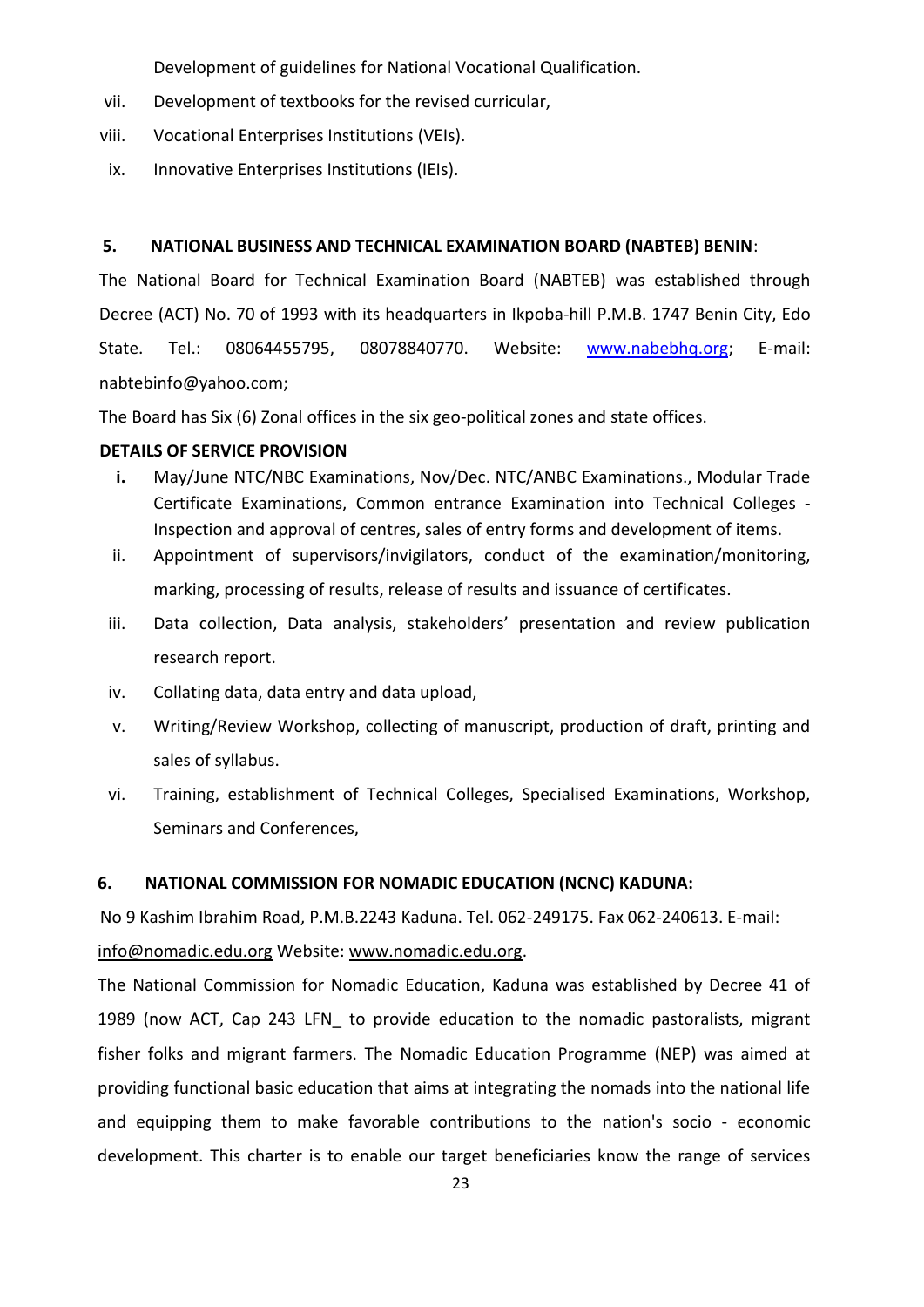provided by the Commission nationwide. The quantity and quality of services nomads are entitled to and the means through which they can seek for redress on any service failure such as poor services or lack of provision of basic education.

#### **DETAILS OF SERVICE PROVISION**

- i. Formulation of policy and issuance of guidelines in all matters relating to nomadic education in Nigeria.
- ii. Provision of funds for:
	- a) Research and personnel development of nomadic education in Nigeria;
	- b) The development of programmes on nomadic education;
	- c) The provision of equipment and other instructional materials, construction of classrooms and other facilities relating to nomadic education;
- iii. Establishment of nomadic primary schools in the settlements areas and grazing reserves carved out for nomadic people and facilities its management and maintenance through

community participation.

- iv. Determination of standard of skills to be attained in nomadic schools;
- v. Arrangement for effective monitoring and evaluation of activities of agencies concerned with nomadic education;
- vi. Liaison and cooperation with other relevant ministries and agencies;
- vii. Acting as agency for channelling all external aids to nomadic schools in Nigeria;

# **7. THE NATIONAL COMMISSION FOR MASS LITERACY ADULT AND NON-FORMAL EDUCATION COMMISSION (NMEC) ABUJA**

Tel.: 08033012378. •E-mail: [bsrabbo@gmail.com](mailto:bsrabbo@gmail.com) 

The National commission for mass literacy Adult and Non-Formal Education is mandated to eradicate illiteracy in Nigeria within the shortest time possible; Federal Government established the National Commission for Mass Literacy, Adult and Non-formal Education (NMEC) in 1990 and ensured that each 36 state and the Federal Capital Territory established an Agency for Adult and Non-formal Education. The sole responsibility of these agencies is to eradicate illiteracy within their areas of jurisdiction by providing literacy programmes that suit the economic, cultural, social and political needs of the illiterates (Youth and Adult) in these areas. The activities of these agencies are being coordinated by NMEC. In addition, FME and NMEC also ensure quality assurance of programmes and collaborate with International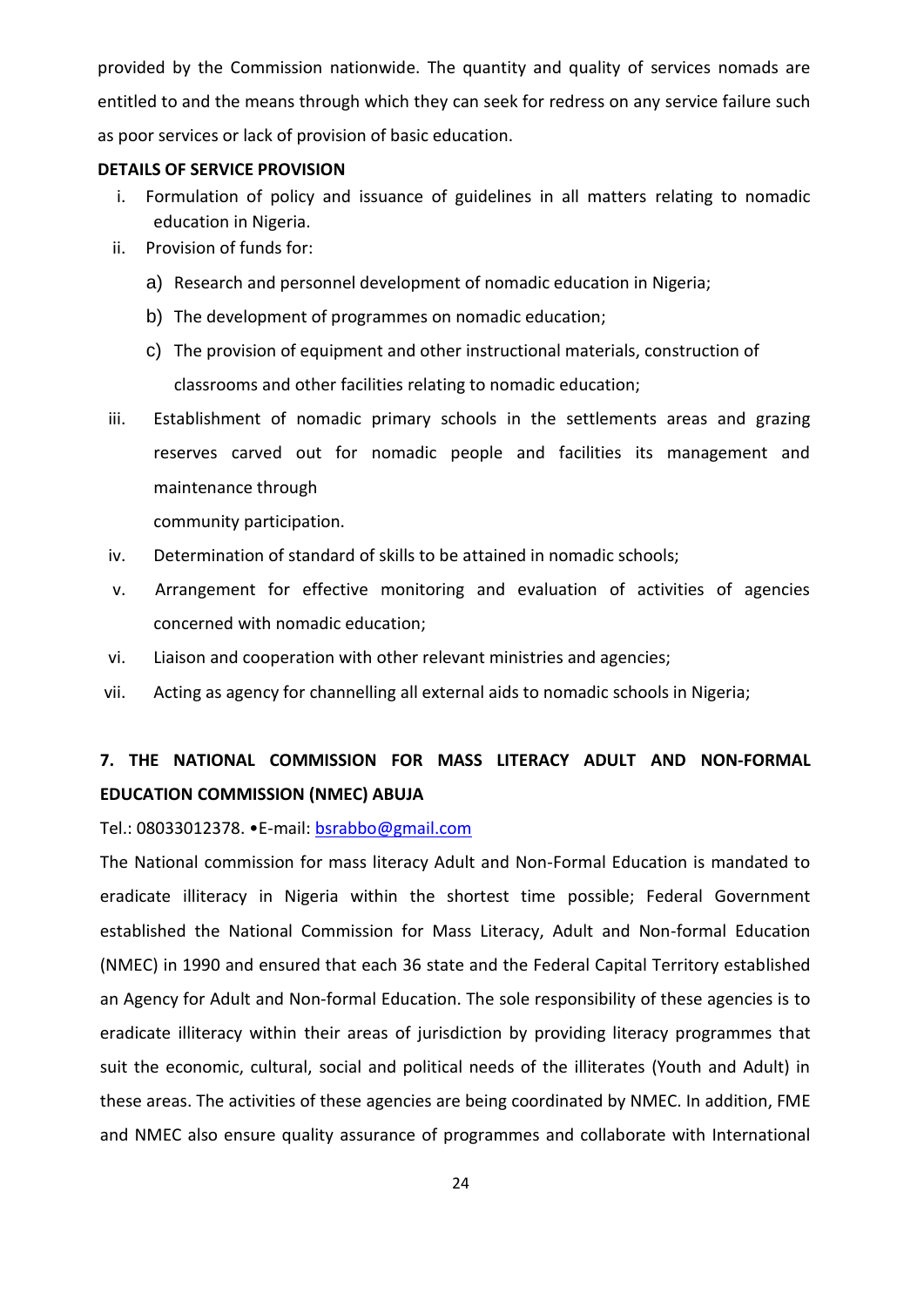Development Partners and NGOs/CSOs in programme planning and implementation.

#### **DETAILS OF SERVICE PROVISION:**

- i. Education for adults and youths who have never had the advantage of formal education or who did not complete their primary education.
- ii. Education for those young people who did not complete secondary education.
- iii. Provide in service, on the job, vocational and professional training for different categories of workers and professionals in order to improve their skills.
- iv. Adult citizens of the country necessary aesthetic, cultural and civic education for public enlightenment.
- v. Provide education for different categories of completers of formal.
- vi. Basic knowledge and skills on income generating activities like carpentry, tailoring, knitting, pomade and soap making and local craft.

#### **8. NATIONAL TEACHERS' INSTITUTE (NTI) KADUNA:**

The National Teachers Institute is located at KM 5 Kaduna-Zaria express way, Rigachiku P.M.B. 2191 Kaduna. Tel.: 08037037828. E-mail: ntikad@yahoo.com.

The enabling Law (Act No 7 of 1978) establishing the institute charged it among others with the responsibility of providing courses of Instruction leading to the development, upgrading and certification of teachers as specified in the relevant syllabus use Distance Education Techniques.

- i. Upgrade under-qualified and untrained teachers;
- ii. Provide refresher and other upgrading courses for teacher;
- iii. Organize workshops, seminars and conferences, which would assist in the improvement of teachers;
- iv. Conduct examinations;
- v. Carry out research in conjunction with other bodies on any matter relevant to Educational development in the country;
- vi. Formulate policies and initiate programmes at all levels of education designed to improve by way of research the quality and content of education in Nigeria;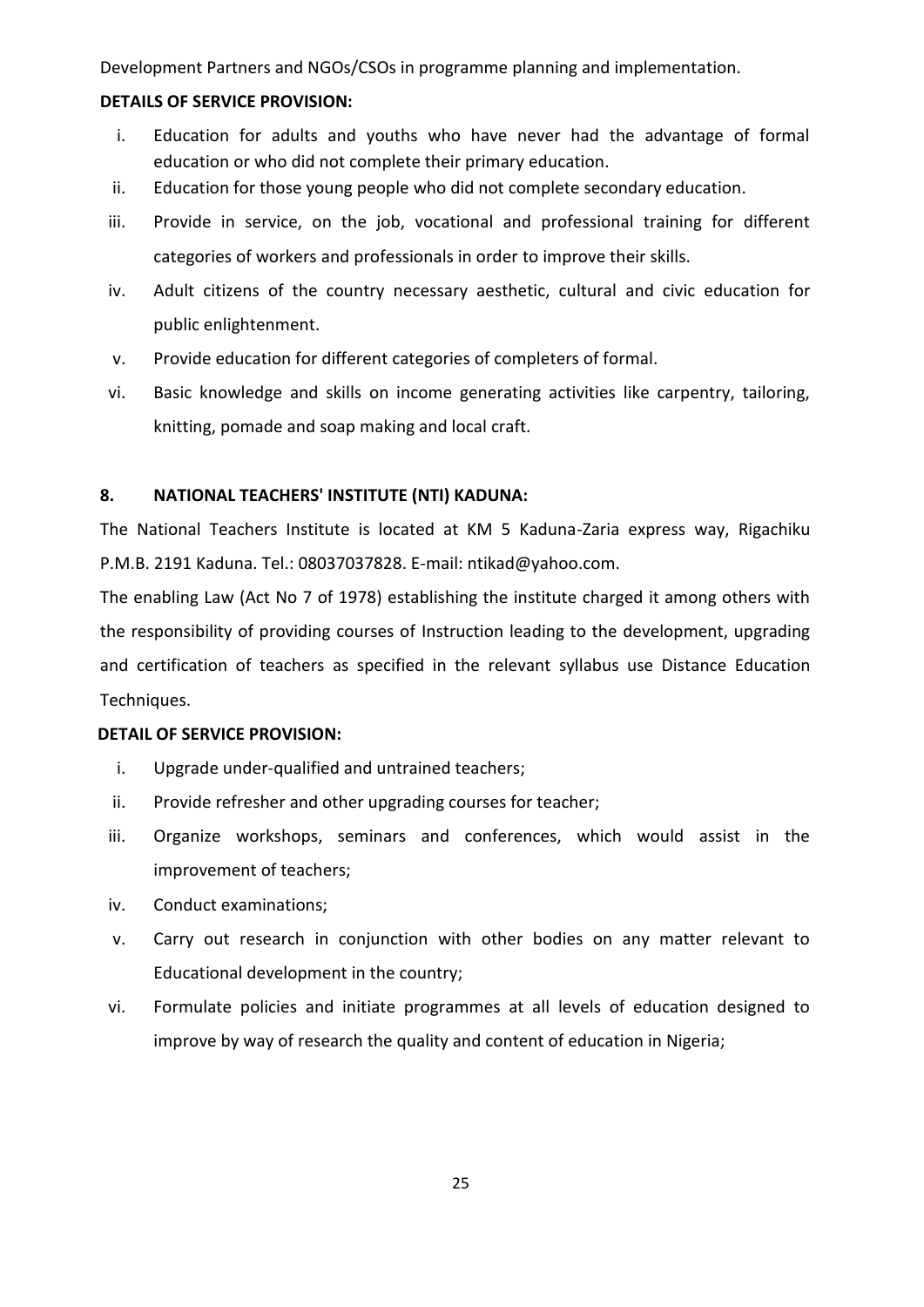# **9. NATIONAL INSTITUTE FOR EDUCATIONAL PLANNING AND ADMINISTRATION (NIEPA) ONDO:**

The National Institute for Educational Planning and Administration (NEIPA) is located at Laje Road off Ondo-ore Road. P.M.B. 562, Ondo. Tel.: 034-244992. Fax: 034-243449. 07060724131.

The National Institute for Education Planning and Administration (NIEPA), Nigeria, was conceived by the Federal Ministry of Education, in collaboration with UNESCO/IIEP Paris, as a Sub Regional Staff College with the main operation mandate and mission of developing a critical mass of education sector planners and managers for effective and efficient planning and management of the educational system, through capacity building: continuous training, consulting, research, information dissemination and resource centre services. It is headed by Director General and Chief Executive Officer.

#### **DETAILS OF SERVICE PROVISION:**

- i. Delivering high quality training in educational management and planning that is skill oriented.
- ii. Delivering training to new entrants relevant to the demand of their schedules.
- iii. Delivering training to educational planners and managers in the management of information using computer system.
- iv. Delivering training skill on data collection, collating data, data entry, data upload and data analysis usage of educational data.
- v. Re-orient staffs, which are in work situation on regular basis.
- vi. Conduct action research on topical issues.

#### **10. NATIONAL MATHEMATIC CENTRE (NMC) ABUJA:**

The National Mathematic Centre (NMC) is located at Kaduna-Lokoja Road, Sheda-Kwali P.M.B. 118 Garki Abuja. Tel.: 08035897249. Website: [www.nmcng.org.](http://www.nmcng.org/)

The National Mathematical Centre was formally established by the Federal Government in January 1988 to develop appropriate initiatives and resources of international standing for re-awakening and sustaining interest in the Mathematical Science and their applications, and also as an adequate responses to the dramatic decline to the production of teachers and specialists in the Mathematical Science at all levels.

#### **DETAILS OF SERVICE PROVISION:**

i. Train and Develop high-level personnel in Mathematical Sciences Education and mathematics, statistics, computer science, Mathematical Sciences Education and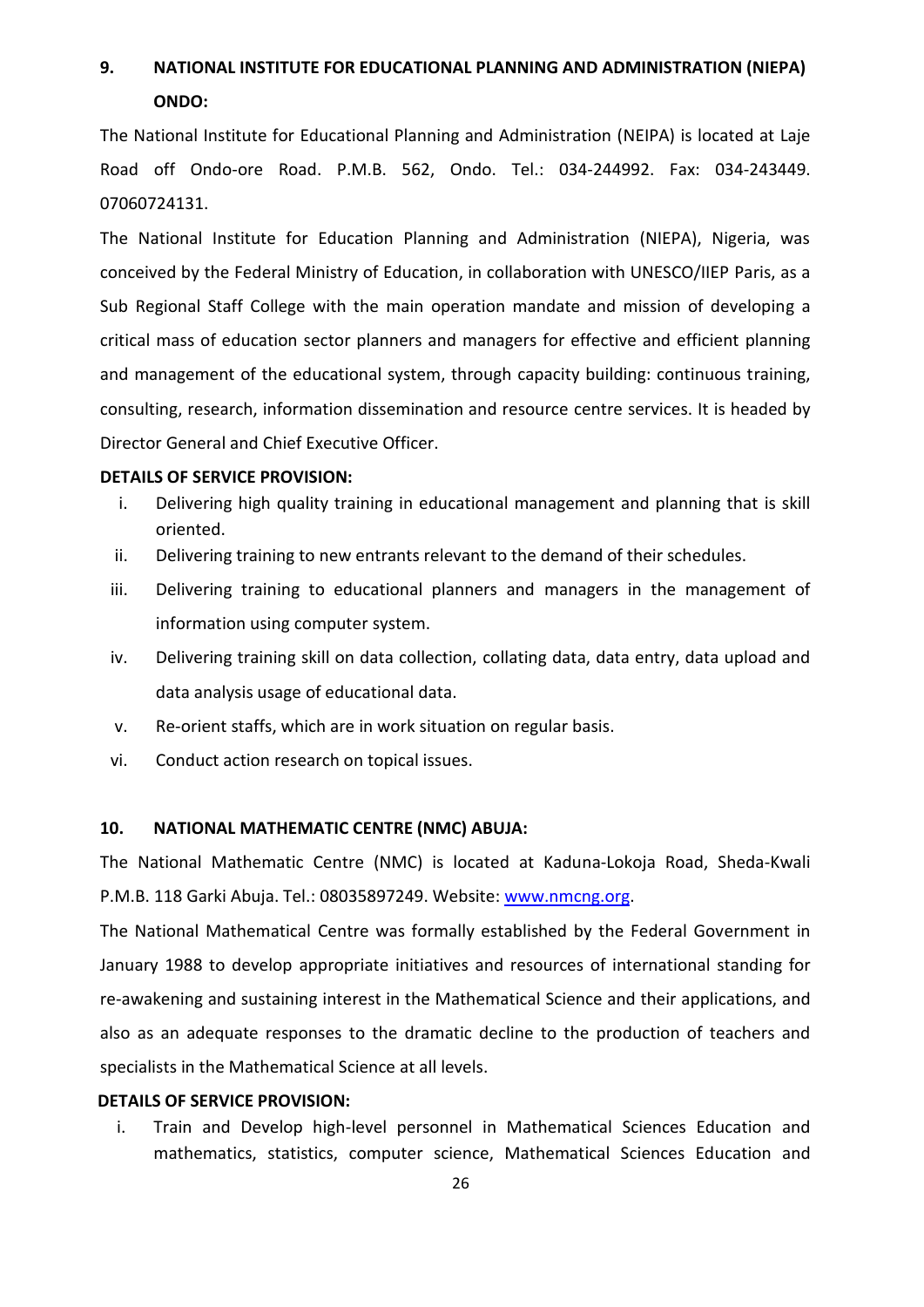Theoretical Physics for Nigeria and African Institutions.

- ii. Attract good Mathematical Scientists from all over the world into the service of Nigeria.
- iii. Encourage and support activities leading to the improvement of the Teaching and Learning of Mathematics at all levels.
- iv. Identify and encourage young talents in Mathematical Sciences.
- v. Prepare Nigeria for a leading role in Mathematical Sciences.
- vi. Enhance collaboration among Mathematical scientists especially, between young Nigerian Scientists and other advanced scientists from within and outside Nigeria.

#### **10. NIGERIAN FRENCH LANGUAGE VILLAGE (NFLV) BADAGRY:**

The Nigerian French Language Village (NFLV) is located at P.M.B. 1011 Ajara Badagry. Lagos Street. Tel.: 07067396203, 08081801900.

The Nigeria French Language Village is a Parastatal of the Federal Ministry of Education and operates at the same time as an Inter-University centre for French Studies, under the ambit of the National Universities Commission (NUC)

- i. The village provides a locum for University undergraduates and students from Colleges of education, for their compulsory French language Immersion programme. The mode of teaching is through intensive pro-communicative teaching and laboratory drills. To sharpen the communicative skills, language contact programmes are organized to neighbouring francophone countries. Our student's socio-educative activities which expose them to a wide range of topics in French and they are empowered to freely express themselves in French language through competitive debates, quizzes and seminars.
- ii. It also encourages the learning of French among all interested individuals and bodies through customized programmes which include: short term programmes (1-3 weeks) and long term programmes which range from 3-9 months. These programmes are brought to the knowledge of the target clientele through advert placement in the media, the internet and distribution of information flyers.
- iii. The village is equipped with world class interpretation equipment and handles simultaneous Interpreting services (English- French - English) and there are also facilities for desktop publishing in French.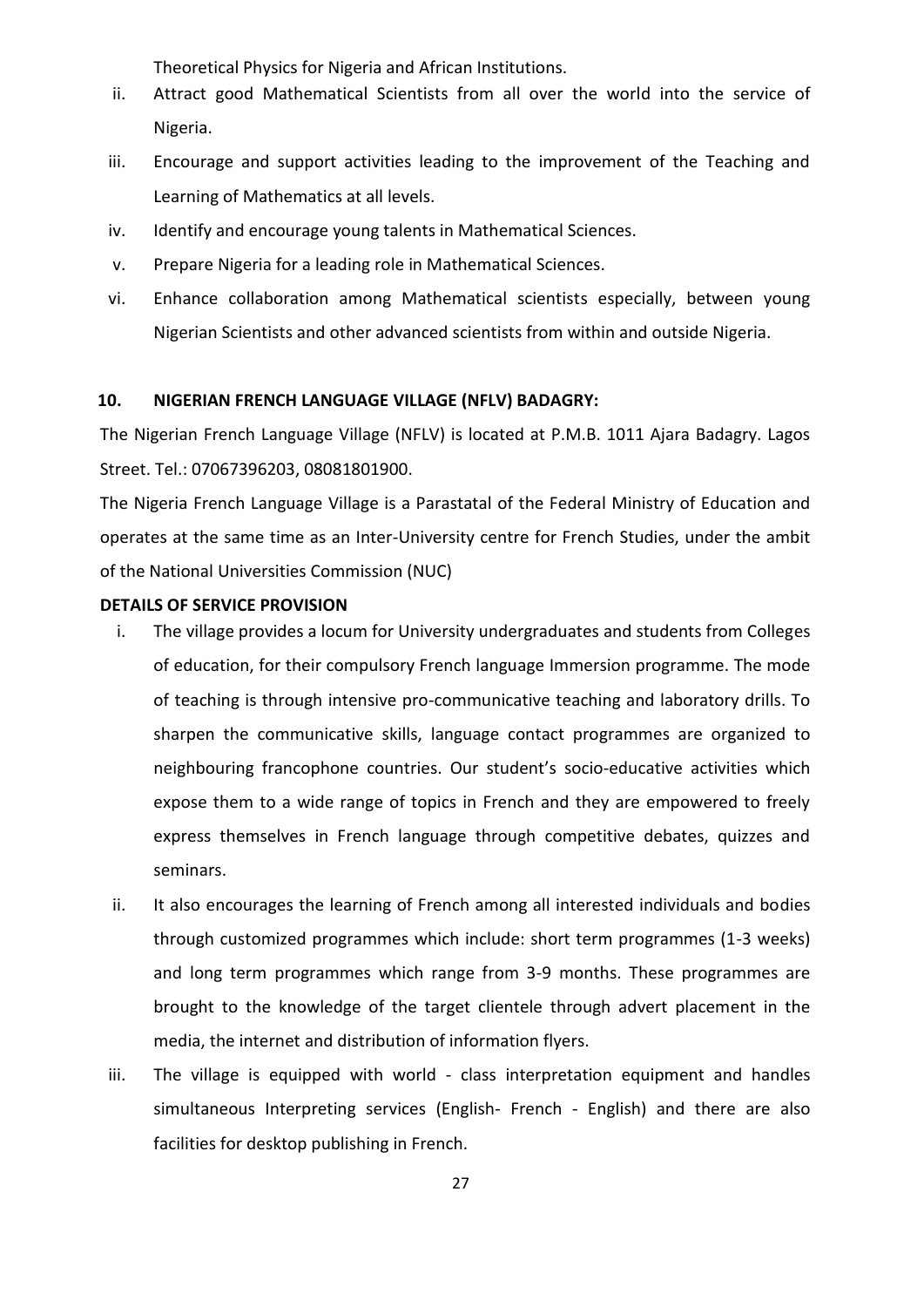- iv. The Village is working on the full implementation of the National Education Policy directive regarding the status of French as the second official language in Nigeria, through the training and retraining of French teachers. Part of the strategy in this regard is the accelerated 12- week programme.
- v. The Village serves as a Coordinating Centre for the African Regional Network of French language Centres. It organizes conferences and publications, exchange of teaching personnel, books and documents with other Network member institutions.

### **12. NIGERIAN ARABIC LANGUAGE VILLAGE (NALV) NGALA:**

Nigerian Arabic Language Village (NALV) is located in the ancient town of G/Ngala in Borno P.M.B. 2002 Maiduguri P.D. Box 38 G/Ngala. Te1.: 076232000. Fax: 076342350.

NALV was established in 1992 by the Decree as inter-university centre for Arabic studies under the auspices Federal Ministry of Education (FME) and the National Universities Commission (NUC).

#### **DETAILS OF SERVICE PROVISION**:

- i. Language immersion course a prerequisite for under-graduate for Arabic students in Nigeria universities.
- ii. Acculturation a 2credit unit course designed for the students from colleges of Education in Nigeria who are studying Arabic Language as a course.
- iii. Language proficiency in Arabic Language, non-credit course for informal students.
- iv. Consultancy services in Arabic Language and literature, it renders services in: Translation, transliteration, educational services, and documentation in Arabic, drawing of curricular and designing of attendance certificate in Arabic.

#### **13. TEACHERS' REGISTRATION COUNCIL OF NIGERIA (TRCN) ABUJA:**

The Teachers Registration Council of Nigeria is located at Plot 567 Aminu Kano Crescent Wuse 2. Tel.: 234-9-5239206ext. 08026099960. Website: [www.trcn.ng.gov;](http://www.trcn.ng.gov/) E-mail:

#### [infor@tren.gov.ng](mailto:infor@tren.gov.ng)

In response to the yearning and aspiration of Educators in Nigeria to have a formidable front in professionalization of teaching and return the profession back to its lost glory, Teachers Registration Council of Nigeria (TRCN) was established.

#### **DETAILS OF SERVICE PROVISION:**

i. Spearheading the Registration and Licensing of qualified teachers.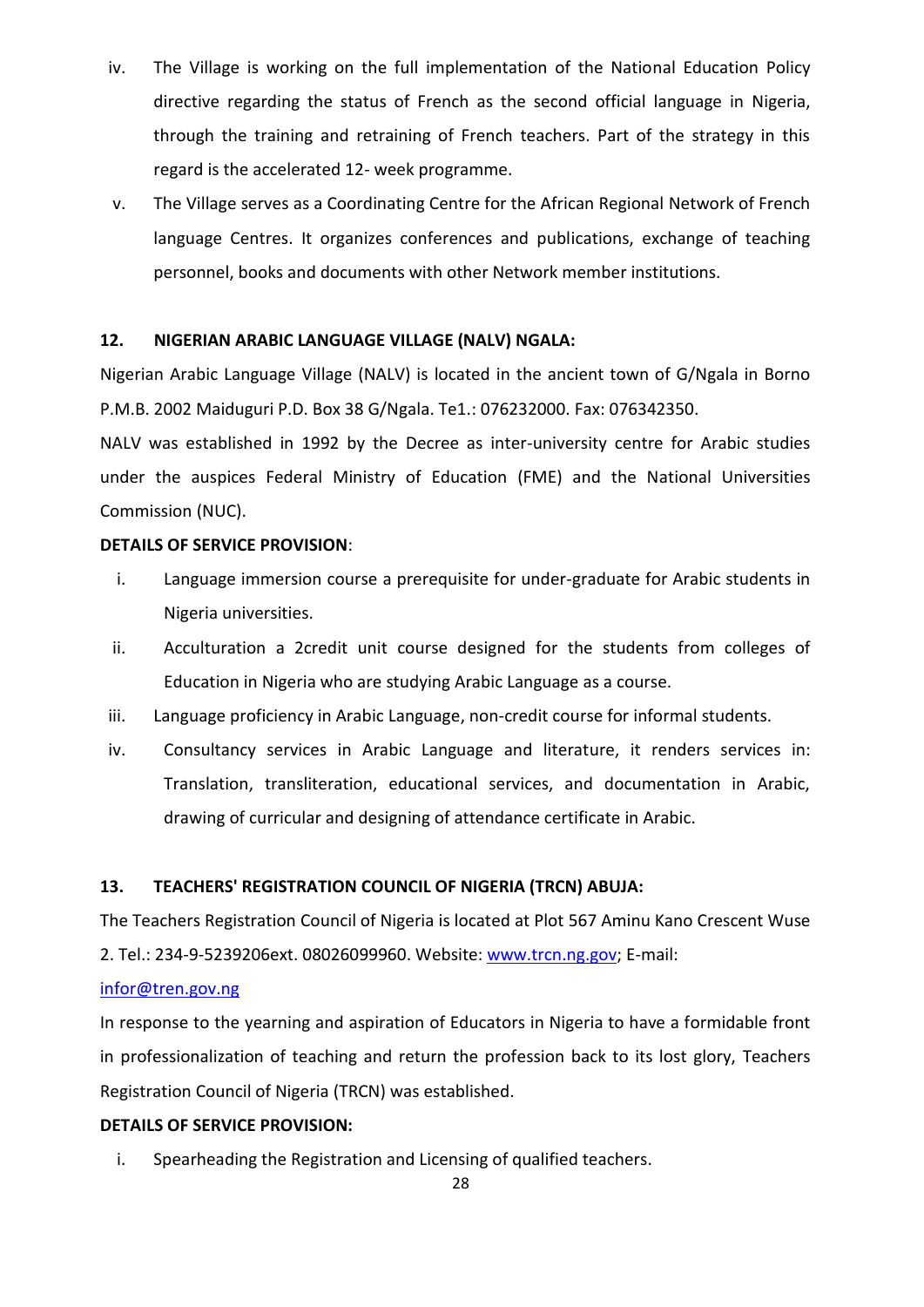- ii. Organize internship Scheme for fresh Education graduates to equip them with the necessary professional practice.
- iii. Carry out the conduct of professional examination and interviews to determine teachers suitable for registration.
- iv. Executing Mandatory Continuous Professional Education (MCPE) to ensure that teachers keep abreast of developments in the theory and practice of the profession.
- v. Championing the Accreditation, monitoring and supervising of courses and programmes of teacher training institutions in Nigeria to ensure that they meet national and international minimum standards.

# 14. **NIGERIAN EDUCATIONAL RESEARCH AND DEVELOPMENT COUNCIL (NERDC) SHEDDA ABUJA**:

#### Tel.: 08075582040. E-mail: [bridos24@yahoo.com](mailto:bridos24@yahoo.com)

NERDC aims at achieving more efficiency and effective Management of resources. It has six Academic Centres, Programmes and Policy Unit of the Executive Secretary's Office and two main Back-up Department.

- i. Book Quality Assurance.
- ii. Formulation and Implementation of National Policy on Book Development and Review of NERDC Basic Education Texts.
- iii. Promotion & Development of curricular at all levels of Educational System.
- iv. Review and Research into contemporary researches and understanding and commissioning of researches.
- v. Develop and Review Curriculum in all Nigerian Languages.
- vi. Translate; develop teaching and learning materials, met language, orthographies, quadric lingual dictionary for legislative terms in Nigerian languages.
- vii. Training and retraining of teachers.
- viii. Extend council's research and development services to States and Local Government through the Zonal Offices.
- ix. Creating enabling working environment for research activities and providing administrative machinery for capacity building and infrastructural materials. Etc.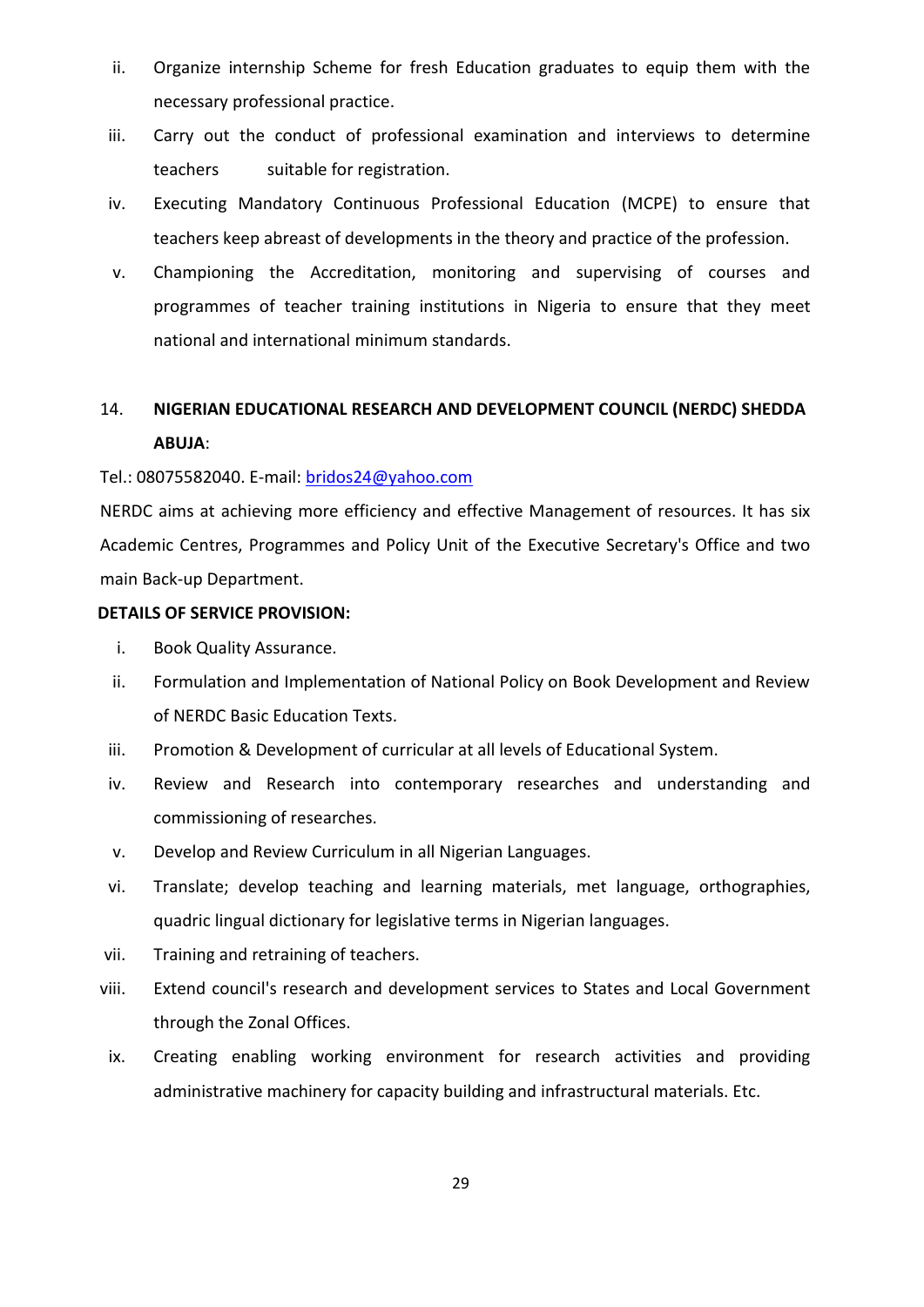#### **15. UNIVERSAL BASIC EDUCATION COMMISSION (UBEC) ABUJA**:

The Universal Basic Education Commission (UBEC) is located at 7 Gwani Street, Wuse Zone 4 P.M.B. 5084 Post code 9002854 Abuja. Tel.: 095232506, 08037442373, 08098752221. Fax: 096723073. Website: [www.ubeconline.com;](http://www.ubeconline.com/) [Frontier15@yahoo.com.](mailto:Frontier15@yahoo.com)

UBEC is a Federal Government Agency responsible for enhancing the process of attaining the objectives of universal basic education programme in Nigeria through effective and sustainable collaboration with various relevant agencies and stakeholders. It provides the necessary framework that will strengthen the various stakeholders in the sub-sector and ensures quality basic education for life-skills acquisition, job creation and poverty alleviation.

#### **DETAILS OF SERVICE PROVISION:**

- i. Capacity building for teachers.
- ii. Development of Master Plan for UBE implementation.
- iii. Develop annual strategic Plan for qualitative Basic Education.
- iv. Conduct research on Basic Education, publication and dissemination of result.
- v. Provision of curriculum and instructional materials.
- vi. Coordination of Donor supports.

#### **16. TERTIARY EDUCATION TRUST FUND (TETFund) ABUJA:**

The Tertiary Education Trust fund (TETfund) is located at Plot 433 Cadastral, Zone A6 Zambezi Crescent, off Aguiyi lronsi Street, Maitama Abuja. Tel.: 08037177049, 07098818818, 07098818817. E-mail: [info@Tetfund.gov.ng.](mailto:info@Tetfund.gov.ng)

It was established with the strategic objective of using funding through Project Management to improve the quality of Education in Nigeria.

- i. Provide funding for educational facilities and infrastructural development.
- ii. Promote creative and innovative approaches to educational learning and services.
- iii. Stimulate, support and enhance improvement activities in the educational foundation areas like Teacher Education, Teaching Practice, Library development and Special education programme.
- iv. Championing new literary-enhancing programmes as scientific, information and technological literacy.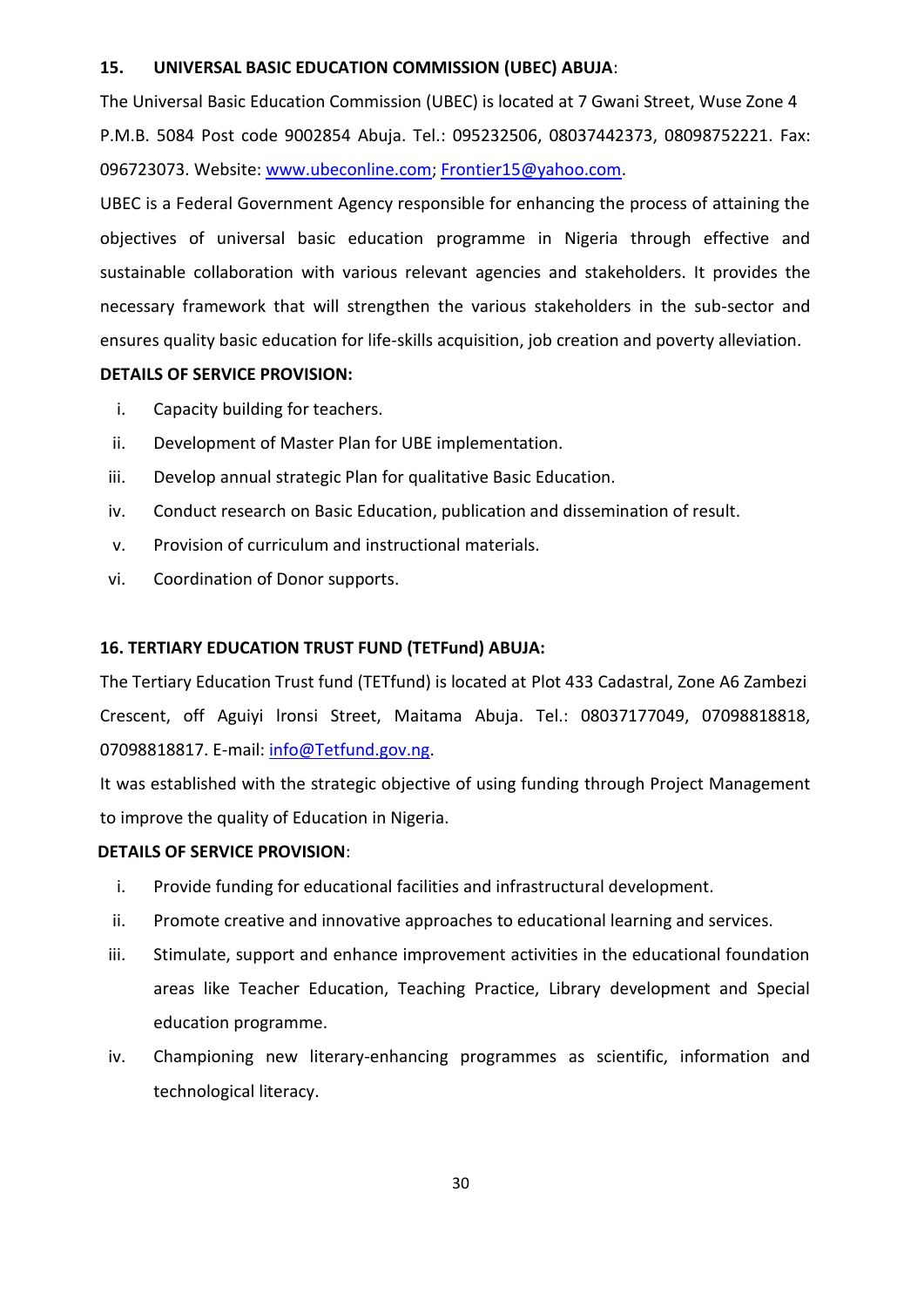#### **17. NATIONAL LIBRARY OF NIGERIA (NLN) ABUJA:**

The National Library of Nigeria is located at the Sanusi Dantata House, Plot 274 Central Business District, P.M.B.1Garki, Abuja. Tel.: 08055263398. Email: [alfredebin@yahoo.com.](mailto:alfredebin@yahoo.com) It was established with a mandate to establish and maintain a branch in each State of the Federation.

#### **DETAILS OF SERVICE PROVISION**

- i. Provide books and other materials for public use freely, attend book exhibition and organize Readership Campaigns.
- ii. Issue International Standard Book Number (ISBN) and Issue International Standard Serial Number (ISSN).
- iii. Accept legal Deposit Materials, attend to court subpoena and summons and offer Library Consultancy.
- iv. Offer Internet Services, offer Photocopying Services, Hiring of Halls and distribute Book Gifts from Donors to Schools, Agencies and Institutions.

#### **18. NATIONAL OPEN UNIVERSITY OF NIGERIA (NOUN) LAGOS:**

The National Open University of Nigeria (NOUN) is located at No.14/16 Ahmadu Bello Way, Victoria Island, Lagos. Tel.: +23418903708, 08060108043. Fax: +23412671079. Website: [www.nou.edu.ng.](http://www.nou.edu.ng/)

It is designated to increase the access of all Nigerians to formal and non-formal education in a manner convenient to their circumstances. It was also to cater for the continuous educational development of professionals. The range of target clientele is wide and shall be continually reviewed to meet Nigeria's ever changing needs.

#### **DETAILS OF SERVICE DELIVERY:**

- i. Application for admission is online by visiting the University's website www.nou.edu.ng. They do orientation to new intakes. Registration takes place at the Study centres after registration of a particular course would have been done on line at a cyber cafe' of choice.
- ii. Matriculation marks the end of registration because no student could be registered after matriculation.
- iii. Academic programmes- at the National Open University of Nigeria, the following programmes are offered- Access Programmes, Certificate Programmes, Diploma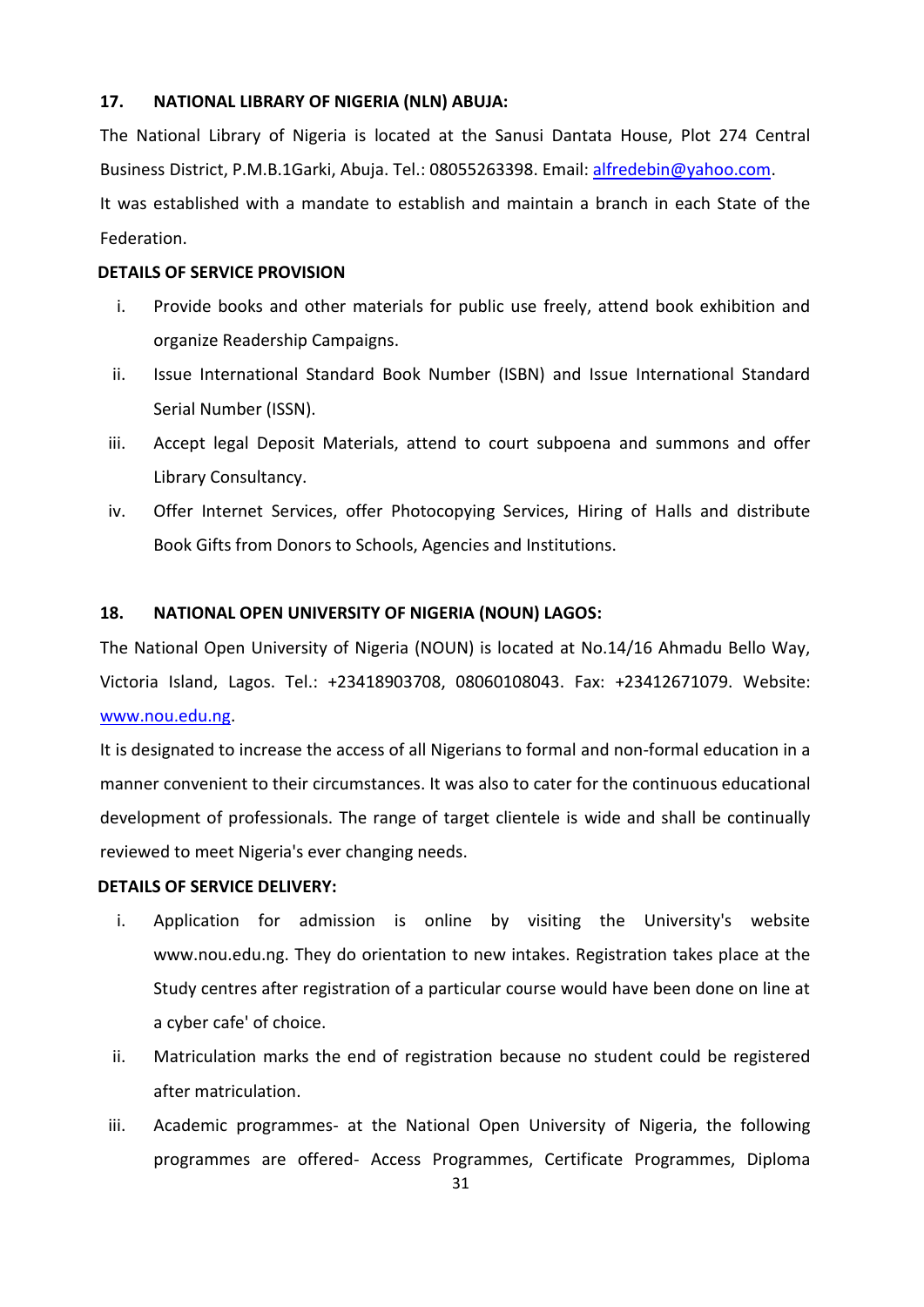Programmes, First Degree Programme and Higher Degree Programme.

iv. Tutor-Marked Assignments (TMAs), End of Semester Examination and Graduation

#### **19. WEST AFRICAN EXAMINATION COUNCILS (WAEC) YABA-LAGOS:**

The West African Examination Council is situated at 21 Hussey Street, P.M.B 1022 Yaba, Lagos State. Tel.: +23401735150, 08024011569. E-mail: [hnowaeclagos@waecnigeria.org,](mailto:hnowaeclagos@waecnigeria.org) [hnowaeclaos@yahoo.co.uk.](mailto:hnowaeclaos@yahoo.co.uk) Website: [www.waecnigeria.org,](http://www.waecnigeria.org/) [www.waecdirect.org,](http://www.waecdirect.org/) [www.waeconline.org.ng.](http://www.waeconline.org.ng/)

It is West Africa's foremost examining body, established by law to determine the examinations required in the public interest in the Anglophone West African Countries and to conduct such examinations and award certificates of comparable standard with those of similar examining authorities in the world.

#### **DETAILS OF SERVICE PROVISION:**

- i. Conduct public examination (WASSCE) for senior secondary school leavers, conduct Aptitude Test for concerned Institutions/Corporate bodies and issue results/certificates on the examinations conducted.
- ii. Inspection and recognition of schools through provision of inspection manuals, physical inspection of schools and issuing of recognition certificates or letters to the approved schools.
- iii. Floating of entries by advertising and sale of entry scratch cards, etc.
- iv. Production and distribution of pre-exam materials.
- v. Appointment of Centre Supervisors and other functionaries through screening.
- vi. Training and capacity building of supervisors and custodians, etc.

#### **20. JOINT ADMISSIONS AND MATRICULATION BOARD (JAMB) BWARI, ABUJA.**

The Joint Admissions and Matriculation Board (JAMB) is situated at Suleja Road, Bwari, P.M.B.189. Tel.: 0985017567, 08123658955, 0705520289, 08188840369. Website: [www.Jambng.com](http://www.jambng.com/) Email: [info@jamb.gov.ng,](mailto:info@jamb.gov.ng) [enquiries@jamb.gov.ng.com](mailto:enquiries@jamb.gov.ng.com)

It has the mandate to conduct matriculation examination and place suitably qualified candidates in first-degree courses, programmes in Colleges of Technology, courses in Colleges of Education.

#### **DETAILS OF SERVICE PROVISION**:

i. Provide a totally confidential and efficient service, in a thoroughly professional and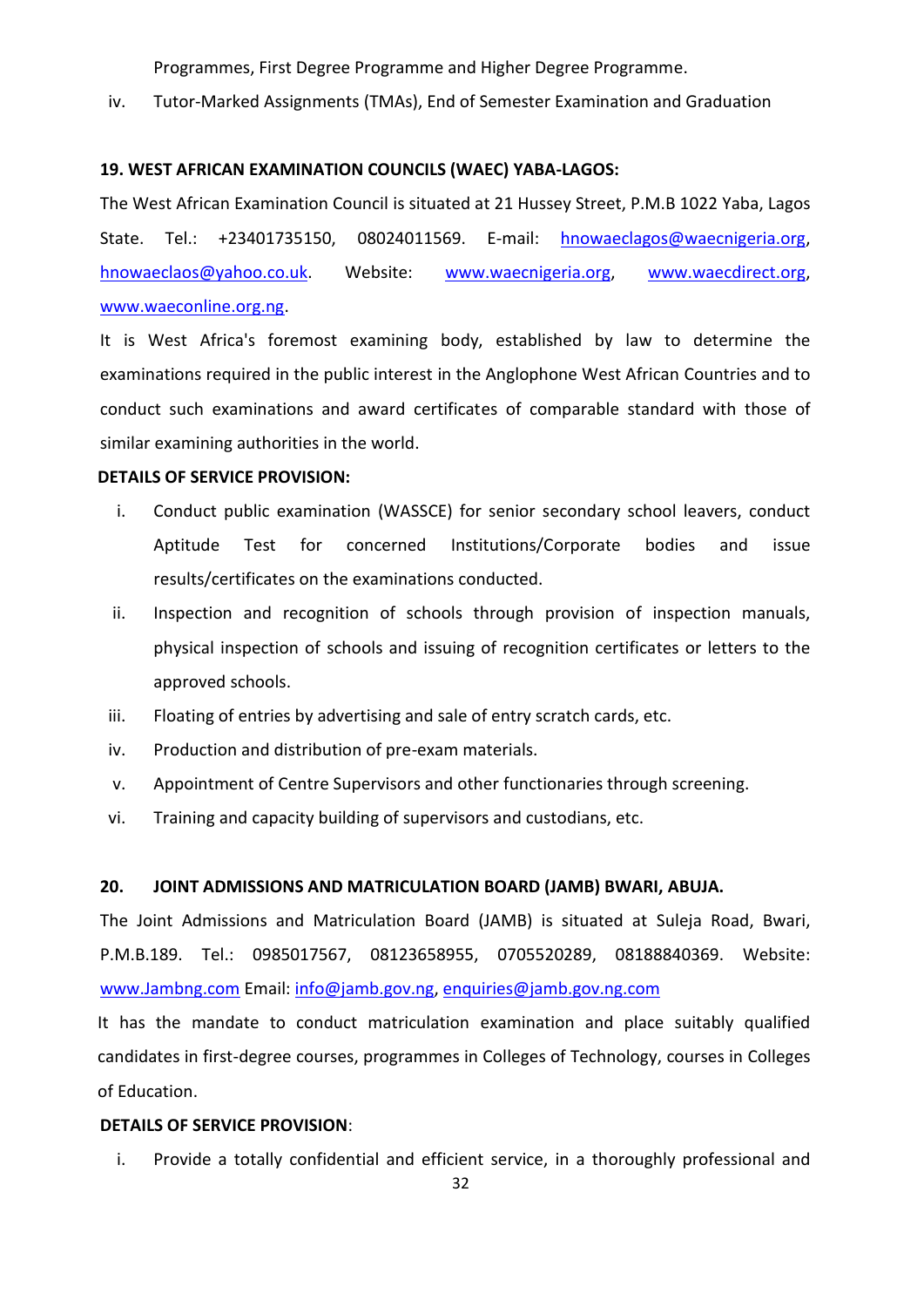cost effective manner and environment.

- ii. Deliver quality consulting services at affordable rates to ensure that you, like us, are able to compete effectively against the competition.
- iii. Ensure that all fee demands are agreed, clear and fair.
- iv. Develop an understanding of the all stakeholders within which we operate.
- v. Develop close and relaxed relationships with clients, building strong and long-term relationships.
- vi. Develop our people and other resources, ensuring that our skills meet the dynamic needs and demands of the commercial environment.

#### **21. NATIONAL EXAMINATION COUNCIL (NECO) MINNA, NIGER STATE**:

The National Examinations Council is situated at the Kilometre 8, Bida Road, Minna, Niger State. Tel.: 08036018919. E-mail: [ibrahimahmad@yahoo.com.](mailto:ibrahimahmad@yahoo.com)

NECO was formally established by an act of the National Assembly in 2002. The establishment of NECD is the outcome of recommendations of several panels of inquiry set up by the Federal Government. The panels recommended to the government, necessary steps to be taken to improve the service delivery of WAEC. All the panels were of the opinion that there was need for Nigeria to have a National Examination Body. The Government in April 1999 directed that the National Board for Educational Measurement (NBEM) which had been in existence since 1992 be transformed into a new examination body to be known as National Examinations Council (NECO).

- i. Revising and considering, annually and in the public interest, the examinations to be held for admission into Federal Government Colleges.
- ii. Collecting and disseminating information on all matters relating to admissions into Federal Government Colleges.
- iii. The general control and conduct of the National Common Entrance Examination for admission into Federal Government Colleges.
- iv. Developing and administering selection examinations for gifted children for admission into Federal Government Academy.
- v. Developing, administering and conducting aptitude tests for all candidates in Federal Government Colleges and other allied institutions.
- vi. Monitoring, collating and keeping records of continuous assessment in all Federal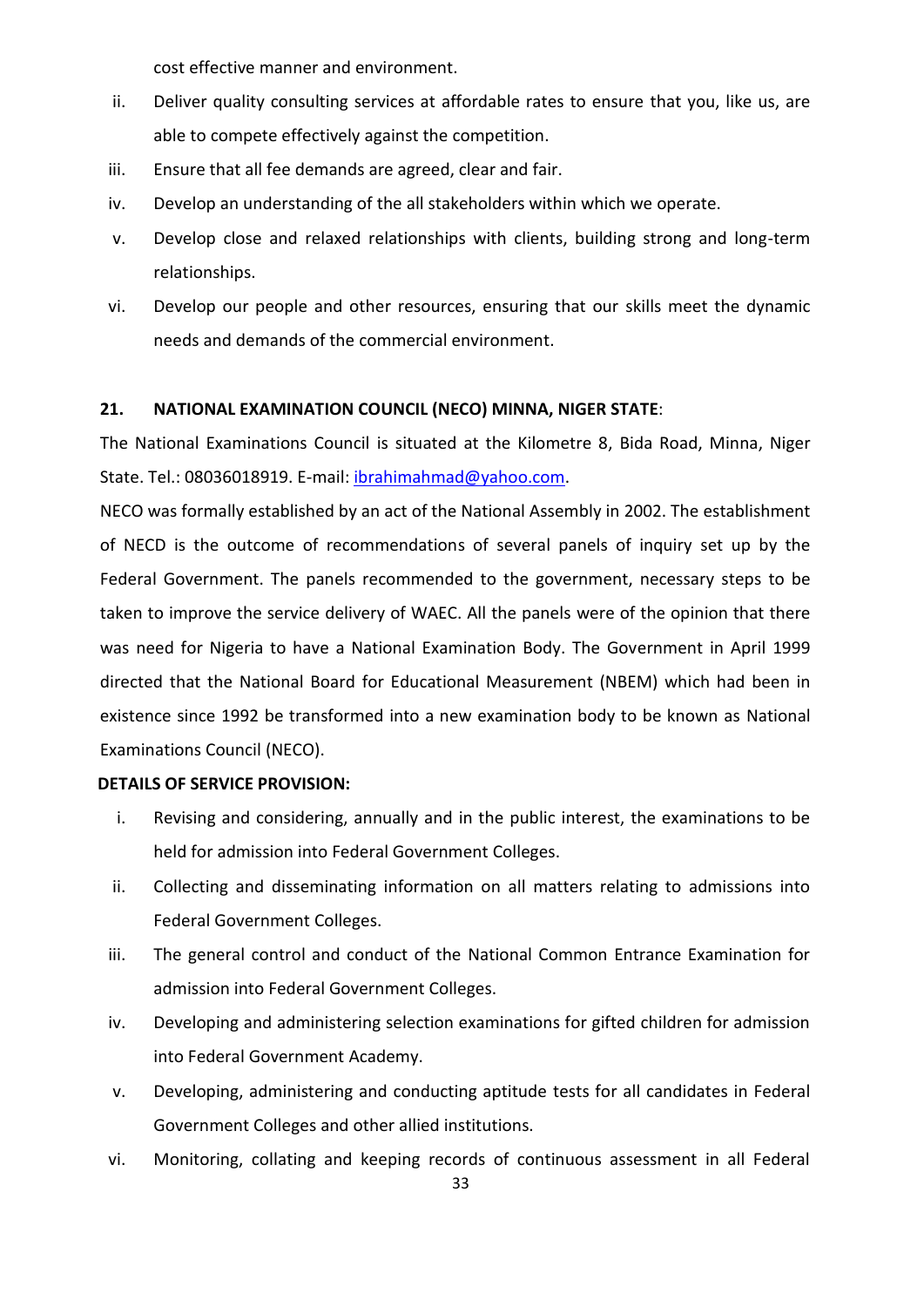Government Colleges and other allied institutions including the Federal Government Academy, Suleja toward the award of the Junior and Senior School Certificates.

- vii. The general control and the conduct of the June/July Senior School Certificate Examination (SSCE) for school candidates in Nigeria.
- viii. The general control and the conduct of the November/December Senior School Certificate Examination (SSCE) for private candidates in Nigeria.
- ix. Conducting a standard National Assessment of Educational Performance (NAEP) at the Junior Secondary School Level.
- x. Preparing and submitting to the Minister, the Annual Report on standards of examinations and such other matters as the Minister may, from time to time require.
- xi. Carrying out such other activities as are expedient for the discharge of all any of the functions conferred on the council under or pursuant to this Act.

#### **22. LIBRARIAN REGISTRATION COUNCIL OF NIGERIA (LRCN) ABUJA:**

#### Tel.: 08032015146. E-mail: [fsanka85@yahoo.com](mailto:fsanka85@yahoo.com)

The librarians Registration Council of Nigeria (LRCN) is a corporate body established by Act No. 12 of 1995 and charged with the responsibility of regulating the practice of the library and information science profession in Nigeria. It is empowered among other things to determine who is a librarian, maintain discipline within the profession, and determine standards of knowledge and skills to be attained by persons seeking to become registered as librarians and maintain a register of librarians.

#### **DETAILS OF SERVICE PROVISION:**

The Council is hereby charged with the general duty of:-

- i. Determining who Librarians are for the purposes of this act.
- ii. Determining what standards of knowledge and skill are to be attained by person seeking to become registered as librarian (in the Act referred to as lithe profession") and reviewing those Standards from time to time as circumstances may require.
- iii. Securing in accordance with the provisions of this Act, the establishment and maintenance of a register of persons entitled to practice the profession and the publication, from time to time, of the lists of such persons.
- iv. Maintaining discipline within the profession in accordance with this Act and
- v. Performing such other functions as may be conferred upon the Council by this Act.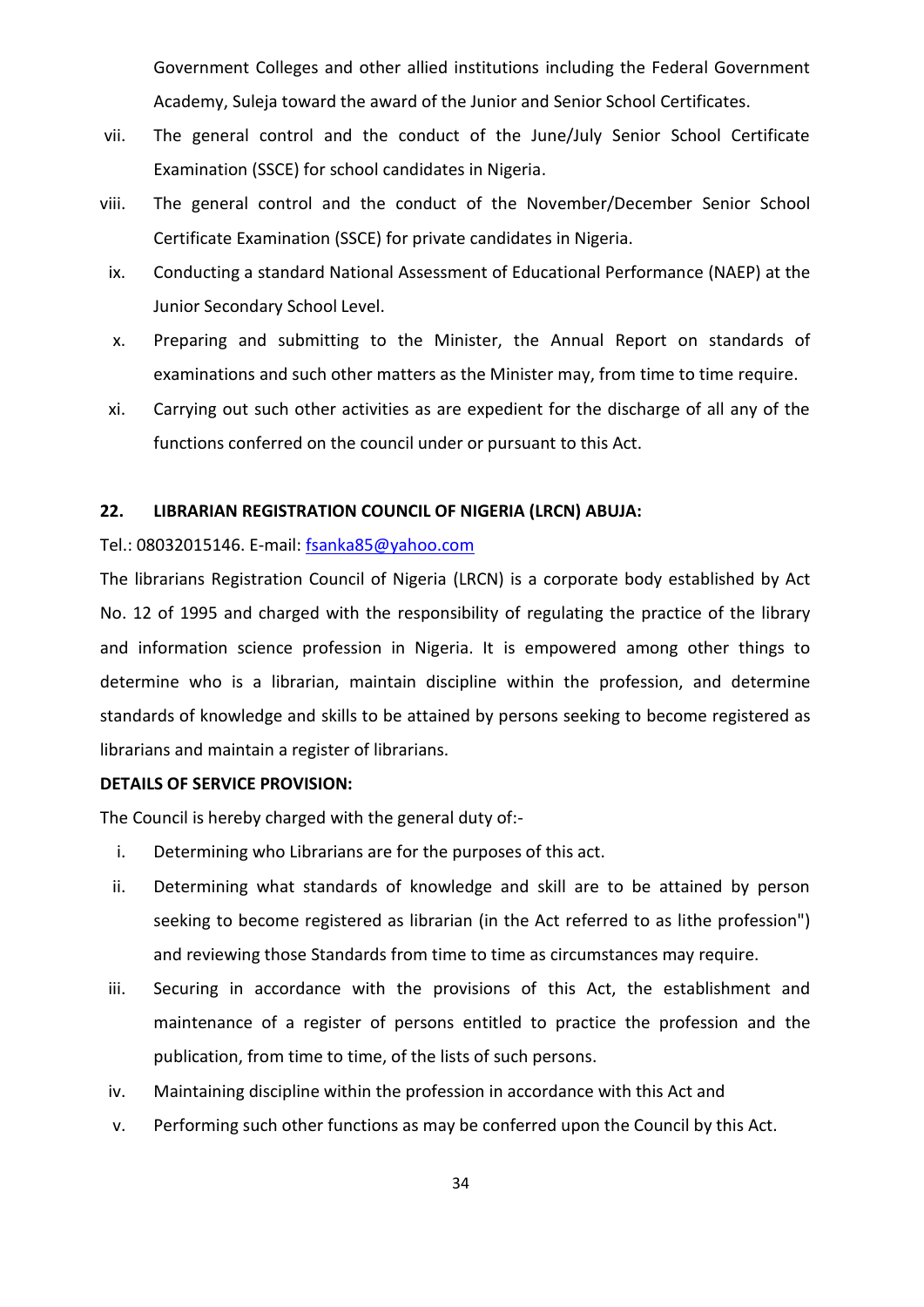### **23. COMPUTER PROFESSIONALS REGISTRATION COUNCIL OF NIGERIA (CRCN):**

The Computer Professional Registration Council of Nigeria is located at 110 Norman Williams Street, South-West Ikoyi, Lagos. P.O. Box 52059, Ikoyi Lagos, Nigeria. Tel.: 017305745, 0173057444. E-mail: [cpn@cprcn.org.](mailto:cpn@cprcn.org) [info@cprcn.org.](mailto:info@cprcn.org) Website[: www.cprcn.org.](http://www.cprcn.org/)

#### **DETAILS OF SERVICE PROVISION:**

- i. Approval of Institutions and courses of training and qualification by the Council.
- ii. Certificate of experience.
- iii. Penalty for unprofessional conduct, etc.
- iv. Supplementary provision relating to the Disciplinary Committee and Investigating panel.

#### **A. CUSTOMERS/ STAKEHOLDERS (inter, intra and public). All citizens**.

#### **B. PERFORMANCE TARGETS**

- $\cdot$  Depending on the type of Service required, there are various target and time frames
- Details are found in the Charter of the Departments/Units and Parastatals of the Ministry as posted on Federal Ministry of Education website: [www.fme.gov.ng](http://www.fme.gov.ng/)

#### **C. OBLIGATIONS OF CUSTOMERS, STAFF, MANAGEMENT, ETC**.

- Federal Ministry of Education will continue to call for Political will on the part of leadership with regards to the release of funds
- Customers are to pay appropriate fee into respective accounts where services are to be accessed as indicated in our respective Departments/Units and Parastatals charters

#### **D. COMPLAINTS/ GRIEVANCE REDRESS MECHANISM**

Sometimes, the services in the Ministry do not meet customers' expectations. Please do not hesitate to lay your complaints to the ministry so that we serve better. Complaints can be made in person, by post, telephone, email or fax, written and dropped in complaint box or submit directly to MSU office. Such complaints can be addressed to:

- i. The Head of Unit (where you have a problem). or
- ii. The Departmental/Unit SERVICOM Desk Officer (where you have experienced unsatisfactory service). (If the issue cannot be resolved at this level) write to:
- iii. Honorable Minister of Education  $1<sup>st</sup>$  Floor Phase 3, Federal Secretariat Complex Abuja. Tel.: 08175552055 Email: [hme@education.gov.ng](mailto:hme@education.gov.ng) [hmse@education.gov.ng](mailto:hmse@education.gov.ng) or
- iv. The Permanent Secretary; Federal Ministry of Education, Federal Secretariat, Phase 3,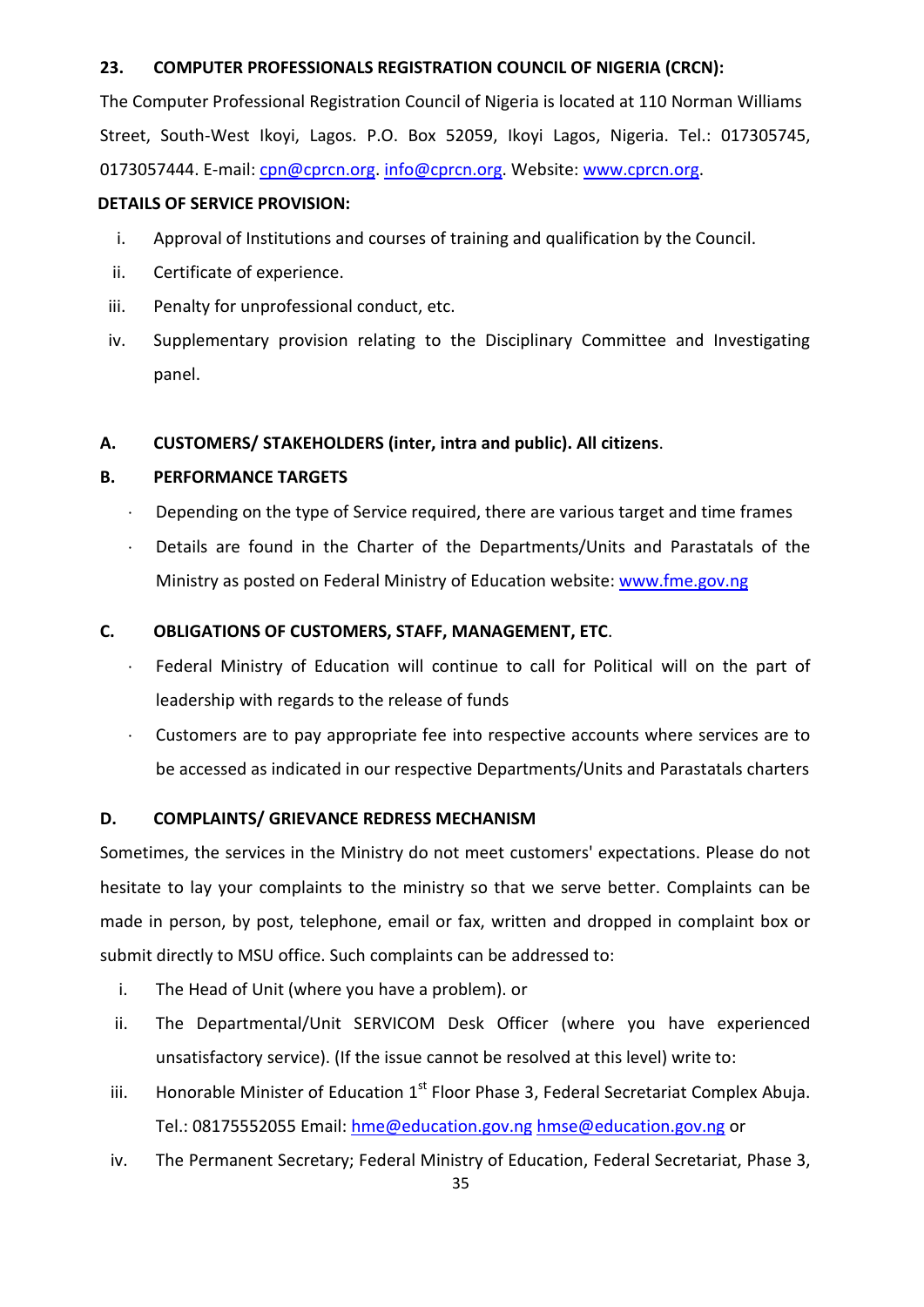P.M.B. 149 Abuja, Tel.: 08175552055 Email: [pse@educationgov.ng](mailto:pse@educationgov.ng)

- v. Nodal Officer, Ministerial SERVICOM Unit Federal Secretariat Complex, Phase 3, Ground Floor Podium Abuja. GSM 08059623361 E-mail: [servicom@education.gov.ng](mailto:servicom@education.gov.ng) Where these fail you can write to ...
- vi. The National Coordinator; SERVICOM Office Federal Secretariat Complex, Phase 3,  $1<sup>st</sup>$ Floor Federal Ministry Health, Abuja E-mail: [servicom@servennigeria.com](mailto:servicom@servennigeria.com)
- vii. Every complaint will be duly acknowledged to the complainant within 10 working days, and then sent to the appropriate channel and respond within 15 working days. The response to the complainant will be sent within 5 working days. Redress might take a longer period most times because of peculiar nature of some problems.

#### **Note:**

- An effective complaint letter should be clear and concise
- Include all facts and attach relevant documents
- $\cdot$  Give your contact address and phone number

#### **E. STAKEHOLDERS PARTICIPATION**

The participation of each of the stake holders mentioned below are specified:

FME Parastatals: like NUC, WAEC, JAMB, NBTE, TRC, NCCE, NTI, NECO and many others• Ministry of Science and Technology: liaising with FME on science and technical courses of its institutions periodically

- Ministry of Information and Communication Technology:
	- Training of FME Staff on ICT especially computer training on quarterly basis,
- Ministry of Foreign Affairs:
	- FME collaborates with foreign affairs ministry especially on students on commonwealth scholarship or even ordinary scholarship. FME authenticates all certificates before foreign affairs endorse them and that is done very frequently all the year round.
- Office of the Senior Special Assistant to the President on Millennium Development Goals:
	- This office determines and coordinates the training programs of Staff as well as provides funds for the training
- State/Local Governments: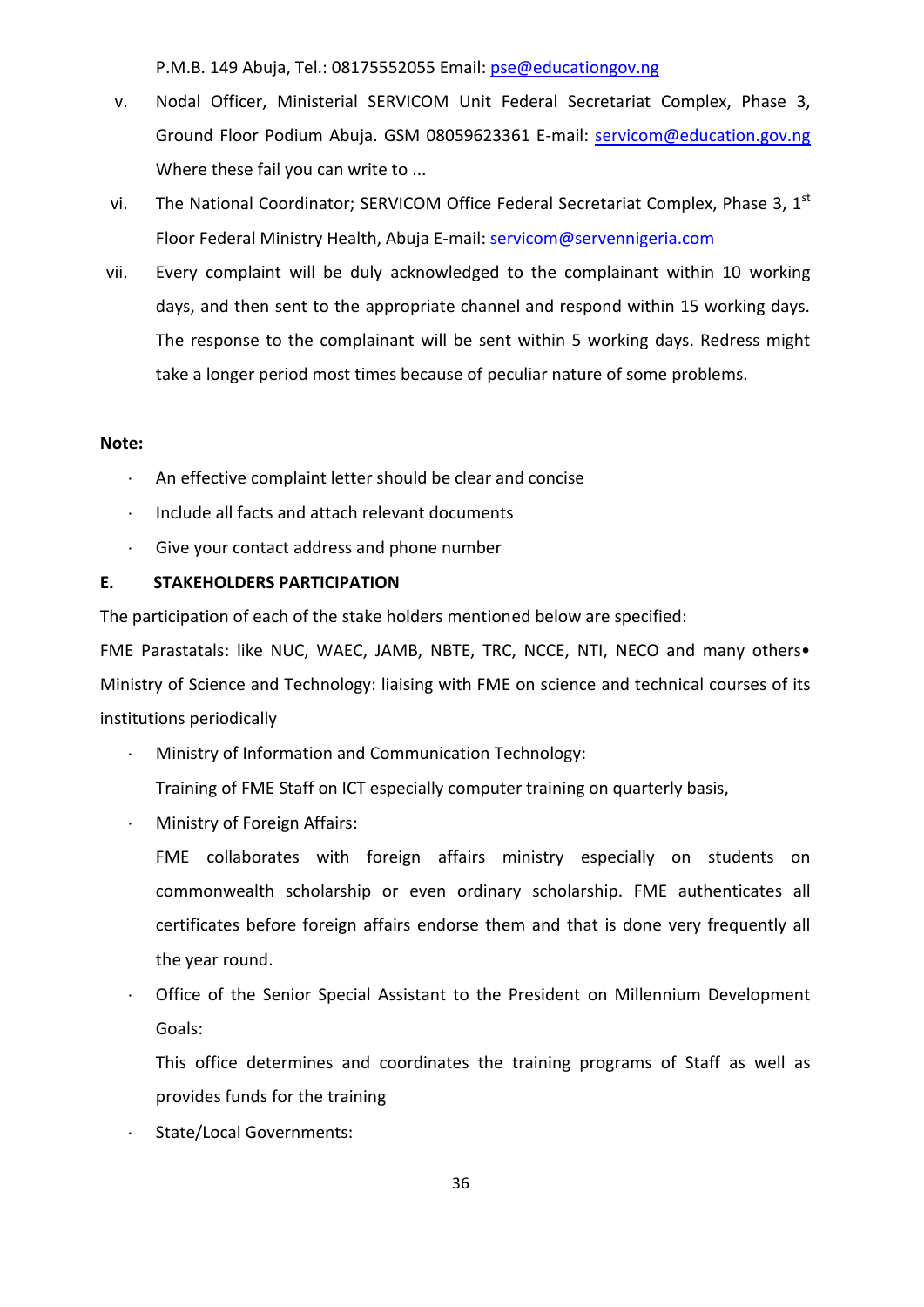National Council on Education is held quarterly with the State Commissioners of Education. There is also Joint Consultative Council on Education and also SUBEB. Local Government Education Authority, are extension of SUBEBs at the Local Government level.

Civil Society Organizations (CSO) and Faith Based Organizations (FBO):

These Non-Governmental Organizations are being engaged by the Ministry on demand. They are trumpeters representing the masses. They advocate for the masses and create awareness

Donor Agencies:

Teacher Education in Sub-Saharan Africa (TESSA), Department for International Development (DFID), Japanese International Corporation Agency (JICA) and many others, partner with the ministry on a number of issues especially training and retraining of teachers, curriculum development and modern ways of teaching.

- Members of the Public: FME interacts with them depending on their peculiar issues as at and when the needs arise.
- . School Proprietors:

For effective and efficient service delivery, the school proprietors collaborate with FME from time to time on the establishment of their institutions, its guidelines and standards. Inspection of the institutions is also being carried out by the Ministry when there is the need to do so.

#### **F. SPECIAL NEEDS PROVISION**

- i. Lift is provided to aid movement of individuals who are physically challenged.
- ii. Provision of schools for the special needs.
- iii. Provision of their working materials.
- iv. Support for the special needs by Federal Ministry of Education.

#### **G. EXISTING LIMITATION**

Limitations to quality Service Delivery will depend on Services you are trying to access. Some of which may include:

Under-funding